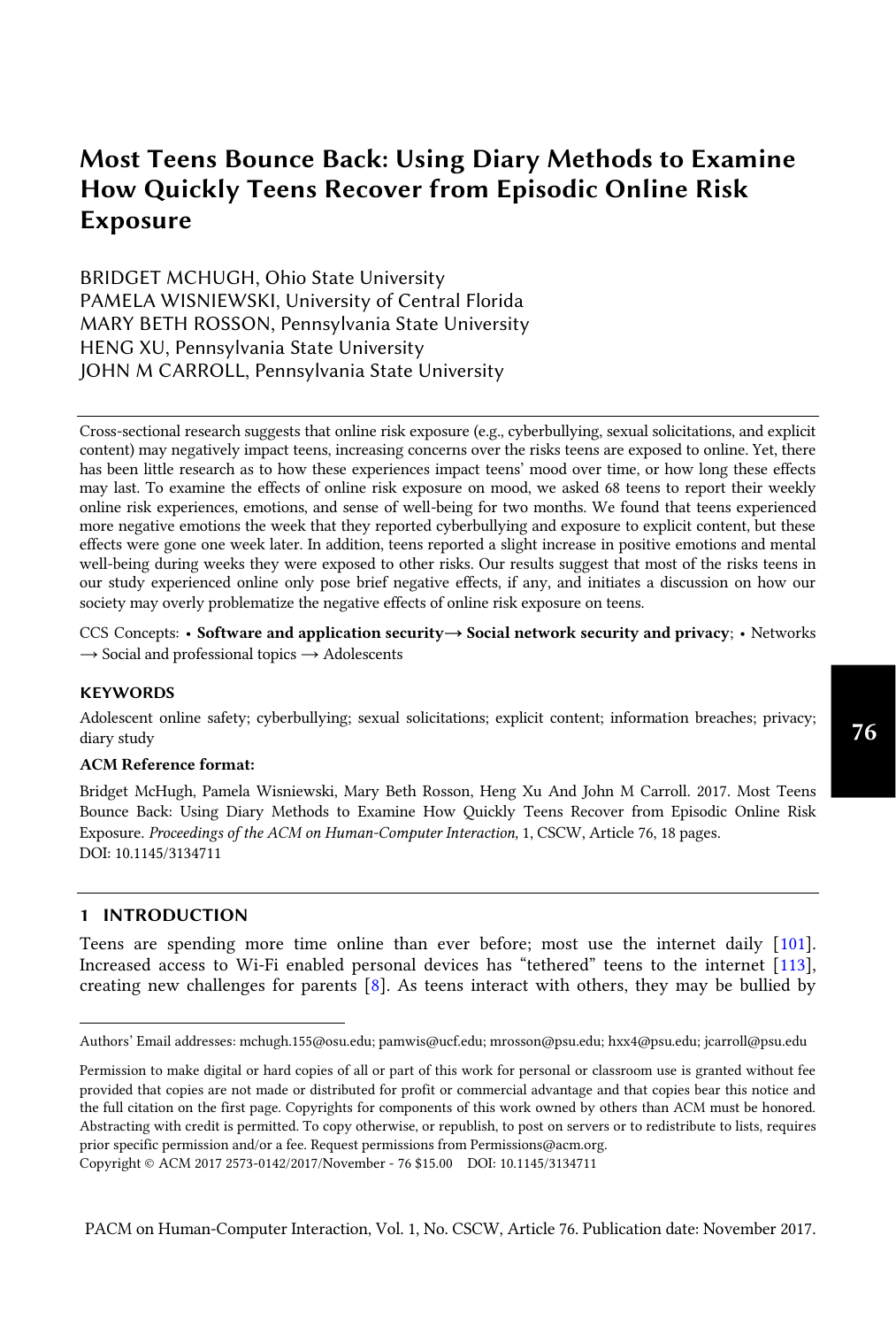known peers or adults [\[103\]](#page-17-2); otherwise, strangers who hide behind a layer of anonymity [\[109\]](#page-17-3) could make unwanted sexual solicitations [\[99\]](#page-16-0). Teens may also be exposed to inappropriate explicit content, such as pornography [\[65\]](#page-15-0) or violence [\[98\]](#page-16-1) that may be emotionally damaging [\[42\]](#page-14-0). Despite concerns over these risks, there is very little information on how online risk exposure impacts teens over time. While numerous research has focused on the effects of online bullying, sexual solicitation, and explicit content exposure [\[84](#page-16-2)[,86,](#page-16-3)[87](#page-16-4)[,91\]](#page-16-5), most of this data was collected long after the fact and during one snap shot in time. To date, no research has conducted an in-depth examination of online risk exposure's effects soon after they occur and during the subsequent weeks after occurrence. Such an examination would yield more information on how individual online risk events impact teens' short-term emotional health (e.g., mood). Moreover, it would provide more detailed data and without the recall error that often occurs in cross-sectional designs [\[51\]](#page-15-1). In addition, utilizing intensive study designs with multiple time points and short time periods (e.g., the diary method [\[11\]](#page-13-1)) allows researchers to more easily detect emotional changes related to stressful events [\[121\]](#page-17-4). By tracking changes in emotions following stressful events, these methods can help researchers gauge teens' resilience to online risks by measuring their emotional equilibrium [\[88\]](#page-16-6).

Therefore, we conducted a web-based diary study with 68 teens using weekly reports over a period of two months to examine the frequency in which they encountered online risks. Diary methods have already been embraced within the CSCW community, as well as the broader academic research community as a whole, to provide a more fine-grained examination of participants' experiences [[23\]](#page-13-2). Our analyses help address the following research questions:

- 1. Does online risk exposure have an immediate impact on teens' positive and negative emotions or their mental well-being?
- 2. If so, how long do the negative effects of online risk exposure last?

Each week, the teens who participated in our study were asked the frequency in which they had been exposed to three different categories of online risks: 1) exposure to explicit content, 2) cyberbullying, and 3) sexual solicitations. To assess mood, teens were also asked how often they had experienced positive and negative emotions using the Parent and Child Positive and Negative Affect Schedule (PANAS-CP) [\[35\]](#page-14-1). To measure mental well-being, we utilized the Warwick Edinburgh Mental Well-Being Scale (WEMWBS-7) [\[110\]](#page-17-5), which assesses how well a teen feels they can handle their problems, how useful they feel, and how optimistically they view the future. We then utilized hierarchical linear modeling to determine if online risk exposure impacted emotions and well-being the week risk exposure occurred, one week after risk exposure, and two weeks after risk exposure.

Explicit content exposure and cyberbullying appeared to have a detrimental effect on teens' mood, as evidenced by a significant rise in negative emotions. These effects were fleeting, however. Risk exposure no longer had an effect on negative emotions one week and two weeks later. In fact, while teens who were exposed to more online risks experienced more negative emotions, exposure to certain risks (i.e., cyberbullying) actually had a significant effect on positive emotions and mental well-being (though these effects were also gone one week later). Our results suggest that certain online risks may have a negative short-term impact on teens' emotions and well-being. However, the majority of teens seem to quickly recover from risk exposure. Moreover, the slight spike in positive emotions and well-being suggest that the coping techniques that accompany online risk exposure may temporarily lead to positive changes in mood.

Our study explores the possibility that most teens may be able to recover from online risk exposure. Based on resiliency theory  $[40]$ , online risk exposure may have a short-term negative impact on teens' mental health, as evidenced by changes in emotions and self-reported mental well-being [\[48\]](#page-14-3). Given that teens may have developed resiliency through frequent online use, it is unclear how long the negative effects may last. Previous research suggests that teens may build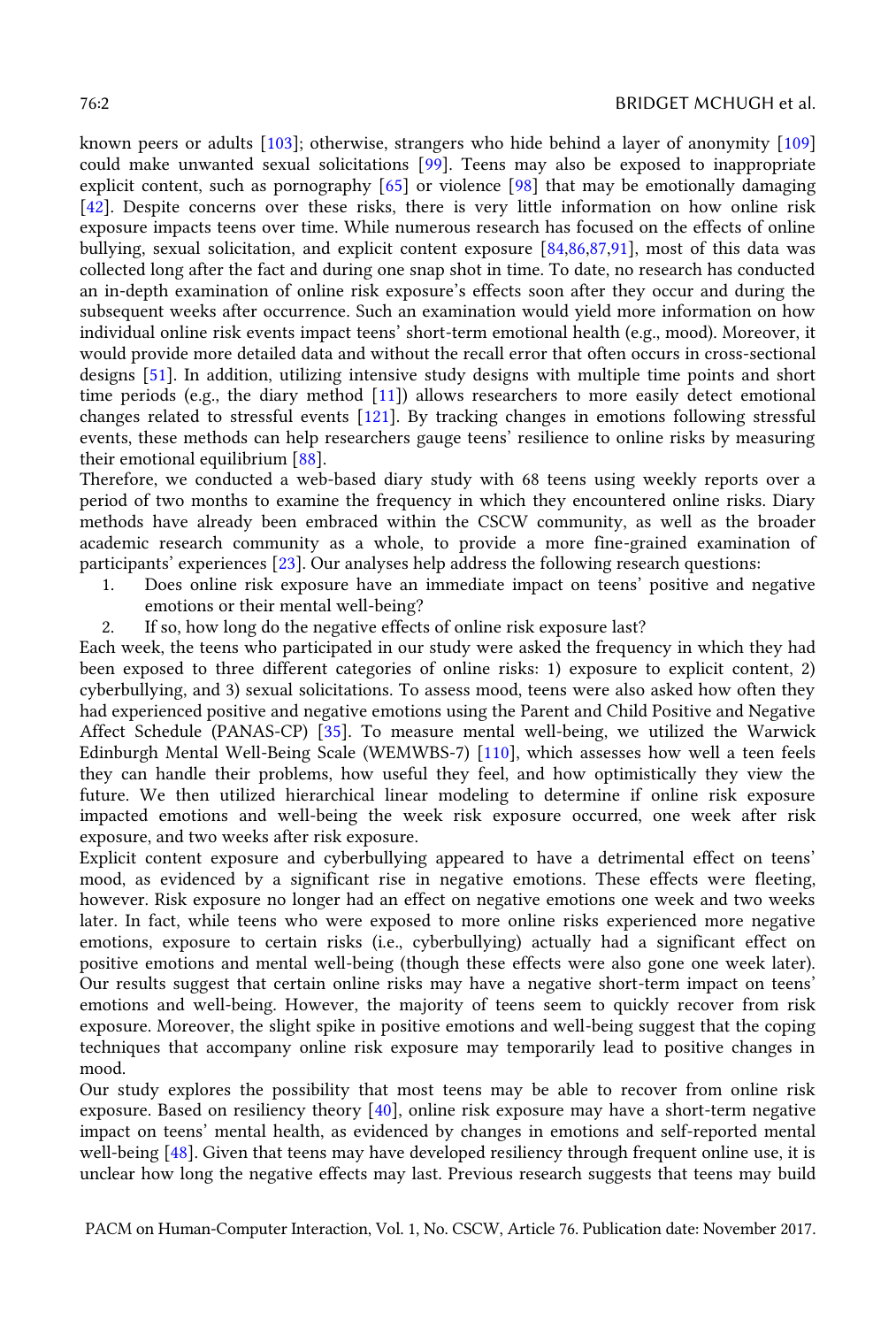resiliency towards negative online experiences that reduce or eliminate negative effects on their mental health [\[122\]](#page-17-6), but does not examine how long these effects impact mood. Our study hopes to build on this previous work on adolescent resilience and online risk exposure to make several unique contributions:

- Provides a comparison of the effects of common online risks (cyberbullying, sexual solicitation, explicit content) on teens' mood.
- Assesses the magnitude of short-term negative effects of online risk exposure on teen mental health.
- Examines the stability of the negative effects of online risk exposure on teens' mood over time (i.e., how long effects impact emotions).
- Uncovers the unanticipated role of positive emotions following online risk exposure, given its role in coping with negative events.

### **2 BACKGROUND**

The advent of social media platforms, anonymous forums, and online video games [\[73\]](#page-15-2) have created a generation that builds and maintains relationships online [\[125\]](#page-17-7). Unfortunately, these new modes of communication may also make teens more vulnerable to certain risks. These risks may include hurtful or demeaning remarks from other users on online platforms (i.e., cyberbullying) [\[105\]](#page-17-8); pressure or invitations to engage in sexual behaviors online (i.e., sexual solicitations) [\[126\]](#page-18-0); and accidental or intentional viewing of violent, disturbing, or sexually explicit videos or images (i.e., explicit content exposure) [\[26\]](#page-14-4). In the sections below, we will first situate our research in the larger context of the CSCW community, then we discuss related literature to adolescent online safety and risks.

#### **2.1 CSCW and Adolescent Online Safety**

The CSCW community has shown a great amount of interest in understanding how increased internet use presents new challenges for teens and their parents. Some of this research has focused on the effect of excessive internet use on family life [\[8\]](#page-13-0). Yardi and Bruckman [\[128\]](#page-18-1) examined how parents monitor or restrict teen internet use (e.g., reading a teens' email or signing into their accounts) to prevent teens from oversharing online or using the internet during school hours. However, the CSCW community has also begun exploring the potential risks adolescents may be exposed to online, as well as what parents can do to ensure that teens are safe online [\[49\]](#page-15-3). For example, researchers have examined how parents restrict, mediate, and/or become more aware of teens' online activities as a means of managing risk [[8](#page-13-0)[,50\]](#page-15-4).

While parents may be eager to prevent risk exposure by restricting internet use, researchers have more recently started to caution against such parental control-oriented approaches [\[49\]](#page-15-3). Others have shown that parents and teens may not properly communicate well enough to coconstructively address the risks teens experience online [\[124\]](#page-17-9). As such, the SIGCHI community has started to move away from only examining parent-centric approaches to online safety to also examining the roles teen resilience and self-regulation can play in protecting adolescents online [\[49\]](#page-15-3). Many of the risks teens encounter online are mild or consensual [\[124\]](#page-17-9), making it hard to justify extreme restrictions of teens' internet use. Instead, teens need to learn how to effectively cope with risk exposure by learning to set boundaries that protect their privacy and resolve online interpersonal conflicts. Thus, as teens are exposed to and navigate potential online risks, they can slowly build resilience and overcome these negative experiences [\[122\]](#page-17-6).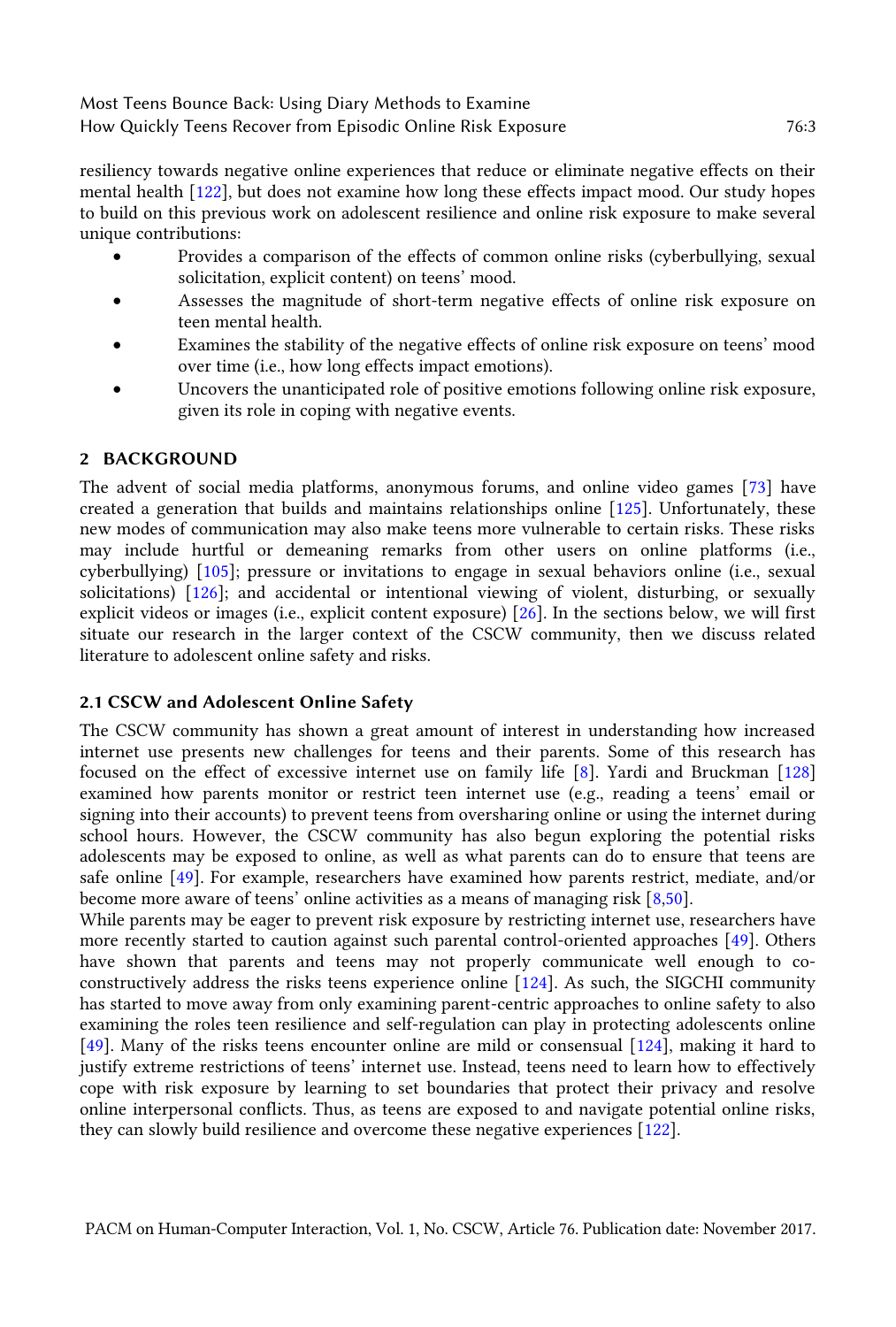#### **2.2 Adolescent Online Risk Exposure**

A common theme across the broader landscape of adolescent online safety literature is the intense focus on preventing online risk exposure [\[96\]](#page-16-7). Therefore, we synthesize relevant literature regarding teens and cyberbullying, sexual solicitations, and explicit content exposure below.

*2.2.1 Cyberbullying and Online Harassment.* The detrimental effects of offline bullying are welldocumented. Bullying has been shown to increase depression, lower self-esteem, reduce mental well-being, and even lead to suicidal ideation [\[66\]](#page-15-5). Online bullying appears to be no exception [\[118\]](#page-17-10). There are now several well-publicized cases of teens suffering consequences from extended, frequent cyberbullying [\[131\]](#page-18-2). Cyberbullying may be especially harmful for several reasons. First, unlike traditional bullying, teens may be unable to escape their bullies because they are constantly connected to the internet [\[113\]](#page-17-1). Second, unlike a spoken insult, insults that are posted online can be viewed multiple times by the victim and other viewers, which may lead to more rumination and repeated harm [\[39\]](#page-14-5). Since online bullies do not see the emotional consequences of their behaviors, online users may also engage in more extreme behaviors without feeling guilt [\[5\]](#page-13-3). Moreover, the anonymity of certain online communities allows users to insult or demean others without real world repercussions. The combination of these factors may mean that cyberbullying can have an especially detrimental and long-lasting impact on teens' mood.

*2.2.2 Online Sexual Solicitations.* The internet allows adults to easily connect with underage users [\[10\]](#page-13-4). Thus, sexual solicitations by adults is one of the most feared adolescent online risks [\[106\]](#page-17-11). Teens may receive unwanted solicitations from adults [\[25\]](#page-14-6), which could lead to molestation or statutory rape [\[22\]](#page-13-5). In addition, users often use social media to search for romantic partners [\[85\]](#page-16-8), which could explain why many teens report being asked for sexually explicit photos through social media by strangers and their peers [\[32\]](#page-14-7). Media reports suggest that there are many online communities that sexually exploit teens [\[120\]](#page-17-12), though research suggests this danger is rare and exaggerated by the media [\[15\]](#page-13-6).

*2.2.3 Explicit Content Exposure.* Exposure to sexually explicit content is common for teens: 22% of 12-year-old girls and 66% of 14-year-old boys have viewed online pornography [\[18\]](#page-13-7). The products designed to shield teens from unwanted explicit content appear to be ineffective, as many websites advertise explicit content to all users, regardless of age [\[63\]](#page-15-6). Further, certain websites, such as Facebook, forbid sexually explicit or violent images and video, but these policies are often loosely enforced and rely on users to report violations [\[29\]](#page-14-8). There are many other online communities that allow explicit content, such as 4chan [\[6\]](#page-13-8) that also have underage users. Though parents and lawmakers believe that explicit content may be harmful to young viewers [\[98\]](#page-16-1), there is little research on how quickly the negative effects of explicit content exposure lasts.

#### **2.3 A Reflection on the Gaps in the Literature**

While the factors leading to or away from adolescent online risk exposure have been studied with considerable depth [\[78\]](#page-16-9), the extant literature is limited in two ways. First, online risk exposure in and of itself should not infer harm [\[96\]](#page-16-7). In fact, the mild to moderate risks teens may experience online may be beneficial because they allow teens to learn important conflict resolution skills and coping skills [\[125\]](#page-17-7). Thus, some level of risk may be a fair tradeoff for the advantages teens gain by being able to interact with their peers and trusted adults online. Second, the majority of these studies have been cross-sectional in nature, making it impossible to understand the actual effects of episodic (i.e., a specific event) risk exposure [\[96\]](#page-16-7). We discuss these two perspectives in more depth and explain how they motivate the design of our research.

*2.3.1 Examining Whether Risk Leads to Harm.* Many of the risks teens face are risks that previous generations of teens have faced offline. However, the media has characterized online risks as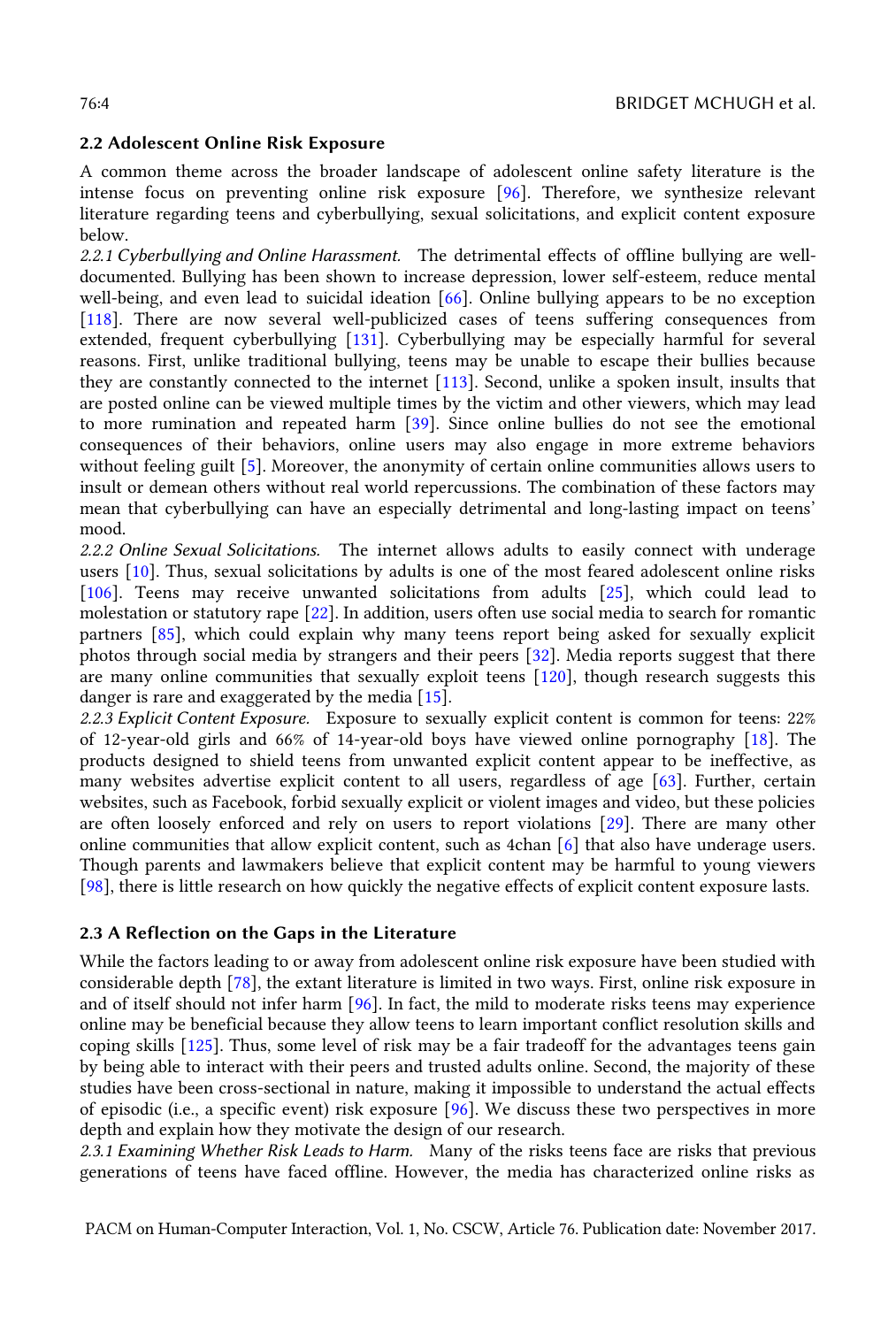more insidious than traditional offline risks. For instance, some have argued that since teens' are constantly "tethered" [[113\]](#page-17-1) to social media through smart phones and the internet, it may be harder to escape from online perpetrators than offline perpetrators. This may especially be applicable to teens who are bullied. Teens who are already facing social stigma at school (e.g., openly LGBT youth) may continue to be harassed after school through social media [\[130\]](#page-18-3). Some research has examined the effects of explicit content exposure, online sexual solicitation, and cyberbullying on teen mental health [\[7\]](#page-13-9). Past studies have demonstrated that increased internet use is linked to lower mental well-being [\[67\]](#page-15-7), and an increase in negative emotions [\[74\]](#page-15-8). Excessive internet use may even aggravate negative emotions caused by other life circumstances, such as poor emotional intelligence [\[30\]](#page-14-9). Increased internet use may be harmful to some teens because they may be more likely to be exposed to these online risks. Indeed, teens may be emotionally scarred if they are victimized online [\[33\]](#page-14-10). Abuse from others online has been linked to depression, lower self-esteem, and attachment problems, as well as suicide risk in young adults [\[118\]](#page-17-10). Many teens report a "snowballing effect" where a few comments turn into a wave of harassment on social media [\[117\]](#page-17-13). In addition, many users who maintain online profiles do not properly manage their privacy settings, which may allow sexual predators to find them [\[54\]](#page-15-9).

On the other hand, there is still some debate whether teens frequently encounter these online risks, and if they have a significant effect on teens' emotional health. For example, a review of trends in online risk exposure suggest that prevalence of online sexual solicitation, cyberbullying, and explicit content exposure are relatively low (about 10-20% of teens surveyed), and may not be increasing as teens spend more time online [\[78\]](#page-16-9). Other researchers have suggested that current concerns about the internet are another form of the "stranger danger" that fueled parents' fears of child and teen victimization in the nineties [\[15\]](#page-13-6). Created by exaggerated media attention, this stranger danger motivated parents to restrict adolescents' access to public spaces and impose ineffectual curfews as a safety measure [\[82\]](#page-16-10). This fear of public spaces has now been transferred to digital public spaces. Media stories now focus on teens' risk of being sexually exploited online, though this is a very rare occurrence [\[15\]](#page-13-6). Even when teens are approached by a sexual predator online, it rarely leads to an in-person meeting [\[126\]](#page-18-0).

More recent research on teens' social media use also indicates that teens benefit significantly from the same online platforms that are considered to put them at risk. For example, social media profiles may put teens at risk for bullying or sexual solicitation from strangers [\[15\]](#page-13-6). However, these profiles are more typically used to interact with and share memories with peers [13], while also helping the teen develop and express their identity in a way that is healthy for adolescent development [\[76\]](#page-16-11). Teens may use these online platforms to test boundaries and engage in risky behaviors [\[107\]](#page-17-14). This risk-taking process is often considered a normal part of adolescent development [\[38\]](#page-14-11). Moreover, online opportunities (e.g., using the internet to seek out useful information or learn a new skill) is positively related to online risk experience regardless of internet self-efficacy, suggesting that risk exposure may be a tradeoff for using the internet to pursue opportunities [\[77\]](#page-16-12).

*2.3.2 Understanding the Effects of Episodic Risk Exposure.* We argue that previous research may not tell the whole story; most of the adolescent online risk research has been cross-sectional in nature, where participants were asked how frequently they had experienced an online risk in the past (usually within the last year) at the same time indicators of their mental health were measured [\[52,](#page-15-10)[80](#page-16-13)[,96\]](#page-16-7). This type of model cannot test the short-term, immediate effects of a particular online risk occurrence or address how long these short-term effects last. Additionally, asking teens to recall an event long after it happened may yield inaccurate reports. Individuals are likely to recall events after a long time period more easily when they had a stronger emotional impact. This leads to biased responses, with only the most harmful events being reported [\[16\]](#page-13-10). Thus, it is difficult to tell when teens are emotionally harmed by everyday risk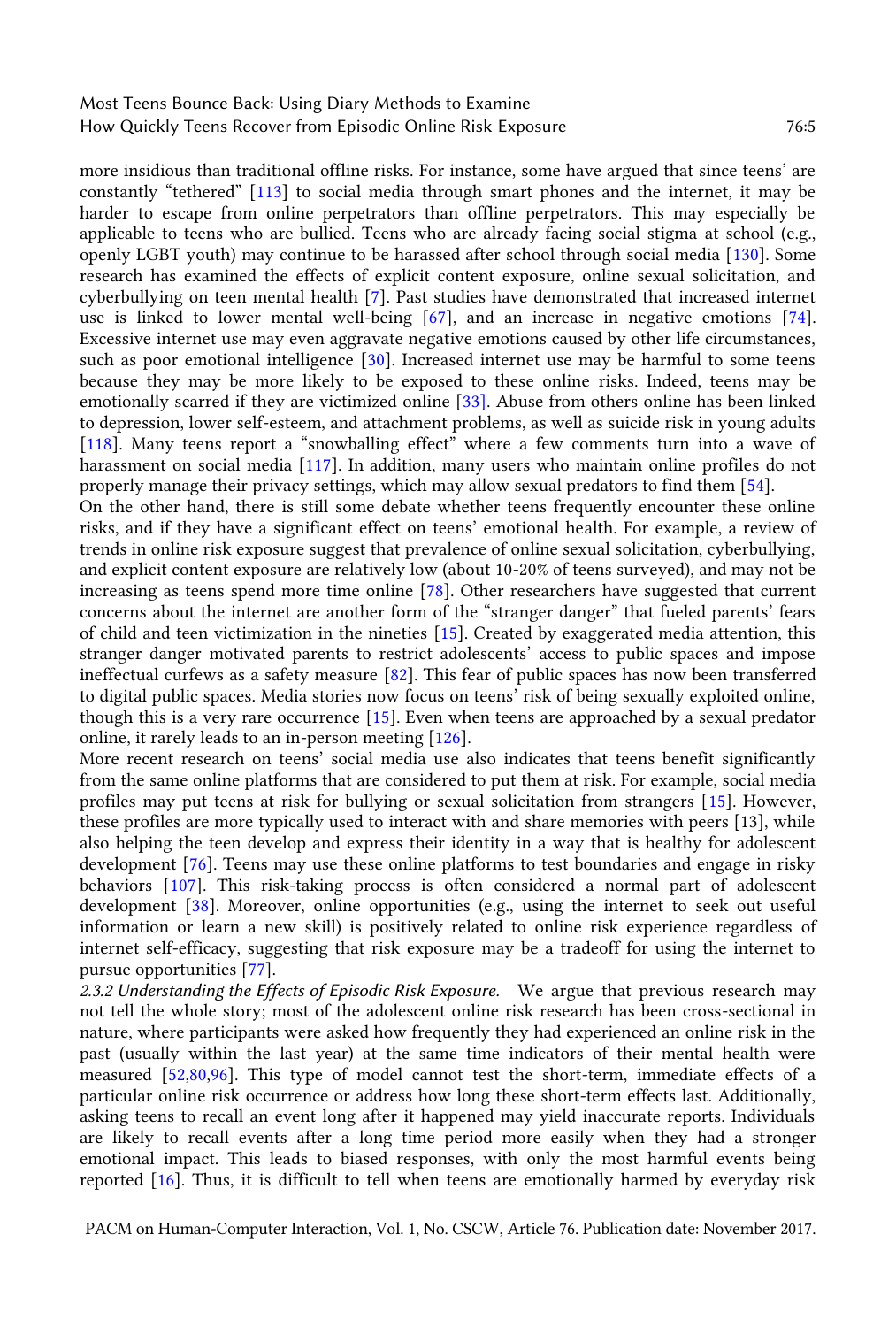exposure because teens are most likely to only recall online risk events that emotionally harmed them.

#### **2.4 Applying the Theoretical Lens of Resilience**

One question that has been explored in offline contexts but rarely explored in online contexts is why some teens may be emotionally damaged by negative online experiences like cyberbullying and sexual solicitations, while other may not. Research on offline contexts suggest that teens' personal characteristics may determine how they recover from negative experiences such as sexual harassment [\[41\]](#page-14-12) and exposure to violence [\[60\]](#page-15-11). These personal factors may include emotional support or economic resources [\[68\]](#page-15-12) and the presence of additional stressors [\[71\]](#page-15-13). One of the most important factors may be the ability to use emotional coping techniques following a negative event [\[24\]](#page-14-13). As such, some research has shown that teens can be resilient to the negative outcomes related to online risk exposure [\[122\]](#page-17-6). *Resilience* is the ability to recover or "bounce back" from a negative event or stressful experiences [[70\]](#page-15-14).

Resilient individuals are able to stabilize their emotions following stressful life events, such that exposure to negative life events do not cause long-term harm [\[88\]](#page-16-6). Regardless of their level of resiliency, however, individuals may experience negative emotions directly after the stressful event [\[48\]](#page-14-3). Thus, individuals who are resilient to a particular risk are able to maintain an emotional equilibrium following occasional or even frequent negative events [\[94\]](#page-16-14), and the process of resilience may be observed via mood stabilization subsequent to an adverse event [\[55\]](#page-15-15). Yet, when individuals are low on resilience, stressful life events will impact mood for longer periods of time [\[90\]](#page-16-15).

Resilience is generally considered an acquirable trait [\[83\]](#page-16-16), helping individuals who experience negative events as youth develop into more resilient adults [\[93\]](#page-16-17). Empirical research has shown that by regulating the effects of stressful events on mood, resilient individuals are able to shield themselves from the negative effects of traumatic events including domestic abuse [\[56\]](#page-15-16), fires [\[72\]](#page-15-17), running away from home [\[37\]](#page-14-14), and chronic pain [\[129\]](#page-18-4).

There are several ways teens can build resilience. The resilience framework [\[40\]](#page-14-2) suggests that teens may develop resilience through *external resources*, such as social support [\[34\]](#page-14-15) ], a cohesive family unit [\[47\]](#page-14-16), and material resources [\[12\]](#page-13-11). In addition, adolescents may also be more resilient based on factors that protect or buffer them from the effects of risk exposure, such as mentoring relationships [\[61\]](#page-15-18), a supportive peer network at school [\[119\]](#page-17-15), and community resources offered to teens following a negative event [\[127\]](#page-18-5). Like external resources, protective factors can also help teens reduce their negative emotions and repair their mental well-being that follow risk exposure, leading to greater emotional equilibrium [\[88\]](#page-16-6).

Teens may also cultivate *internal assets* that help them be more resilient. For example, teens with an internal locus of control [\[119\]](#page-17-15) and high self-efficacy [\[3\]](#page-13-12) may be able to more quickly recover from a risk event. Coping is another learned strategy; as teens are repeatedly exposed to a stressor, they learn which techniques they can use to regulate negative emotions caused by the event [\[31\]](#page-14-17). Since teens may have to learn which coping technique is appropriate for a given stressor, they may become more effective copers as they get older, or as they are more frequently exposed to a specific stressor [\[93\]](#page-16-17). In this way, teens who are exposed to *more* stressful events in childhood may be better active copers than their more fortunate peers [\[40\]](#page-14-2). There are several coping techniques an adolescent may employ while building resiliency. Teens may learn to reinterpret a negative or stressful event to have positive meaning [\[53\]](#page-15-19). For example, if someone bullies them, they may reframe the event by feeling pity for the person who has mistreated them. Teens may also use humor to boost positive emotions, such as making jokes about an unwanted sexual solicitation. In addition, they may try to engage in more optimistic thinking [\[68\]](#page-15-12).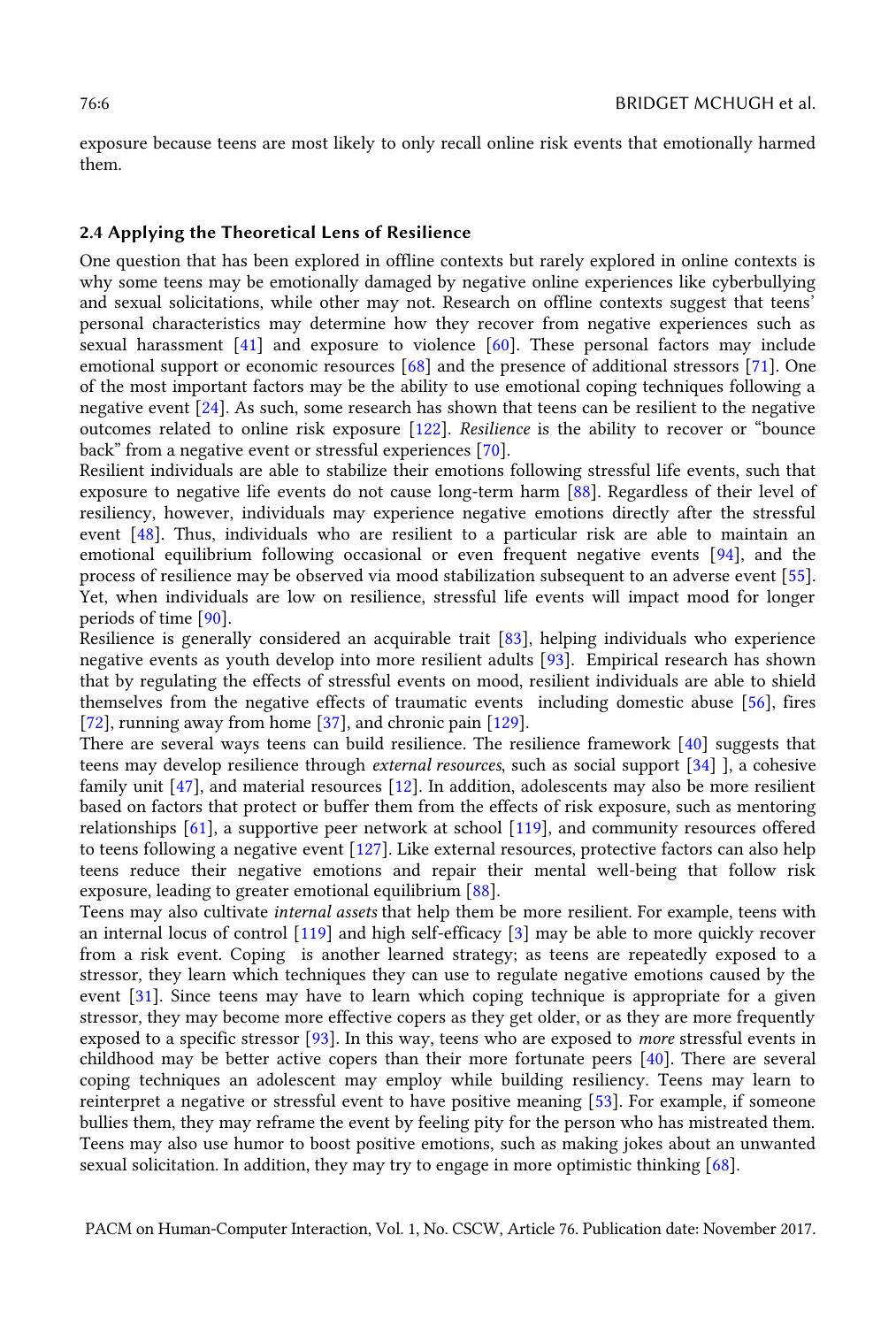When teens utilize these coping techniques, they may increase their positive emotions to overcome negative emotions caused by stressful events [\[43\]](#page-14-18). Increases in positive emotion can reduce negative emotions by broadening and refocusing thoughts, and avoiding rumination [\[44\]](#page-14-19) leading to increases in mental well-being [\[111\]](#page-17-16), even though they may initially experience negative emotions when the stressful event occurs [\[79\]](#page-16-18). Thus, greater resilience is associated with a concerted effort to increase positive emotions [\[22\]](#page-13-5), which may speed emotional recovery after a negative event [\[112\]](#page-17-17). This process is evident in past research on resiliency. Individuals who boost their positive emotions maintain composure in emotionally draining situations [\[27\]](#page-14-20). This process can also be induced through interventions; resiliency increases when individuals are asked to engage in meditative activities that create more positive emotions [\[45\]](#page-14-21).

# **3 METHODS**

### **3.1 Diary Study Overview**

Based on past research on best practices for conducting diary studies, we utilized this in-situ approach, elicited descriptive accounts of events with a structured question and answer-based format, and gave participants a reasonable window of time to provide responses [\[89\]](#page-16-19). We elected to use online data collection because many features (e.g., automated reminder emails) provided by these systems have been shown to increase participation [\[95\]](#page-16-20). Therefore, the present study was conducted using a custom-built diary-based survey website. Each teen participant was given a personal log-in, which they used to access a dashboard where they could complete the current week's survey or view previous surveys. Participants received an email invitation when a weekly survey was available, as well as a reminder when the survey was about to expire. Since our participants were minors (ranging from age 13-17), we obtained informed consent from their parents. However, to protect teens' privacy, parents were not given their children's log-in information. Responses remained anonymous, unless teens indicated that they were in immediate danger (e.g., experiencing child abuse, reporting suicidal ideation).

# **3.2 Diary Study Questions**

*3.2.1 Assessing Mood and Well-Being .* We incorporated measures of mood that have been recommended for examining the effects of short-term stress [\[4\]](#page-13-13) and have been used in previous diary studies [\[28](#page-14-22)[,102\]](#page-17-18). To measure the mental and emotional effects of online risks, we analyzed data from three pre-validated psychological measures meant to capture momentary well-being and mood. To assess teens' positive and negative emotions, we utilized the Child and Parent version of the Positive and Negative Affect Schedule (PANAS C-P) [35]. The PANAS C-P asks participants to rate the extent that they experienced discrete positive emotions (e.g., joyful, calm) as well as negative emotions (e.g., mad, sad) on a 5-point Likert scale. To assess well-being, we utilized the 7-item version of the Warwick-Edinburgh Mental Well-Being Scale (WEMWBS-7) [\[110\]](#page-17-5). The WEMWBS measures subjective well-being by asking participants to rate the extent that they agree with statements such as, "I've been dealing with problems well," measured on a 5 point scale.

*3.2.2 Measuring Risk Frequency.* Participants were asked how often they had encountered three distinct types of online risks: 1) online sexual solicitations, 2) cyberbullying, and 3) explicit content exposure. The descriptions of each risk type that were provided to participants are included in [Table 1.](#page-7-0)

To encourage teens to be more honest, we gave each risk type less severe labels (see "survey label" column above). For example, sexual solicitations were called online flirtations in the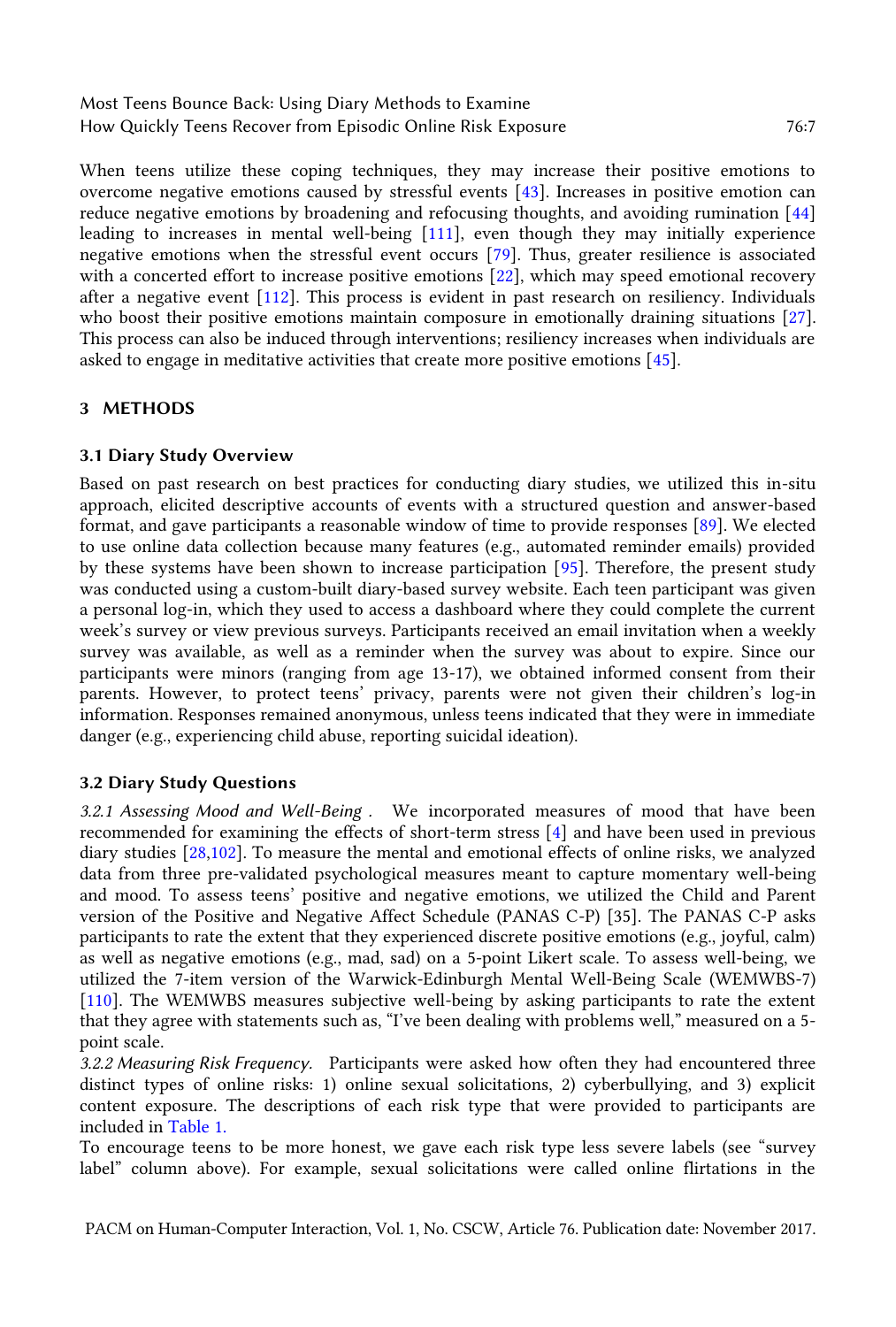survey. Several different scenarios of risk exposure were included in each category. For cyberbullying, teens were asked whether they had been treated in a nasty or hurtful way online; been the target of rude or mean comments online; been the topic of a rumor spread online; or any other interaction that made them feel embarrassed or unsafe. Sexual solicitation included receiving sexual messages; requests for sexual messages or photos; requests to meet offline; and any other sexually suggestive interactions. Explicit content included seeing pornographic or excessively violent stories, images, or videos; content that promoted deviant behavior; content that encouraged self-harm; and any other unsettling content. To measure the frequency of each event, teens were asked how often each event occurred that week on a 5-point Likert Scale (1= never, 5=almost every day). Indices were created for each risk category (average of response for all in each scale) and construct validity was assessed through Cronbach's alpha. All constructs reached the recommended threshold of 0.70.

In addition to the Likert-scale items, teens were prompted to give a qualitative description of their risk experiences. These descriptions were used to confirm that risk experiences were properly labeled. Qualitative descriptions were also used to code risk experiences for teens' intentionality (i.e., whether they had sought out the experience). Ad hoc analyses indicated that intentionality was not significantly related to our dependent variables.

#### **3.3 Recruitment**

To recruit participants, we contacted organizations that serve youth across the U.S. This included community centers, libraries, YMCAs, churches, clinics, after school programs, and other publicly funded organizations for teens. In addition, we recruited participants through a parent contact list maintained by the university's psychology department. This contact list was generated by the university's psychology department based on public records of birth announcements near the university. Teens were given up to \$75 for participating via Amazon.com or Walmart gift cards. Total compensation depended on how many weekly surveys teens completed. Teens were recruited and participated on a rolling basis from January 2014 to August 2014.

#### **3.4 Data Analysis Approach**

Hierarchical linear modeling was utilized to answer our research questions. Hierarchical linear modeling is recommended for analysis of diary studies and longitudinal data because it nests data from multiple time points within each person [\[14\]](#page-13-14). Hierarchical linear modeling is also typically used when a large portion of the variance comes from differences between people [\[9\]](#page-13-15). Based on recommendation from the literature for assessing model fit for hierarchical linear modeling, we assessed model fit by testing whether adding our independent variables to an intercept only model caused significant change in deviance scores [\[2\]](#page-13-16). We utilized separate models to test the effect of risk frequency (i.e., cyberbullying, sexual solicitation, and explicit content exposure) on each indicator of emotional health (i.e., positive affect, negative affect, and mental well-being). We centered [\[59\]](#page-15-20) each of our independent variables (frequency of each risk type) around the group mean (i.e., the mean frequency for each participant over the course of the study). To test for longer effects on mood (i.e., how online risk exposure impacts teens in subsequent weeks), we modeled the effect of frequency of each risk type on positive affect, negative affect, and mental well-being scores from the next time point and two time points later.

<span id="page-7-0"></span>Table 1. Online Risk Categories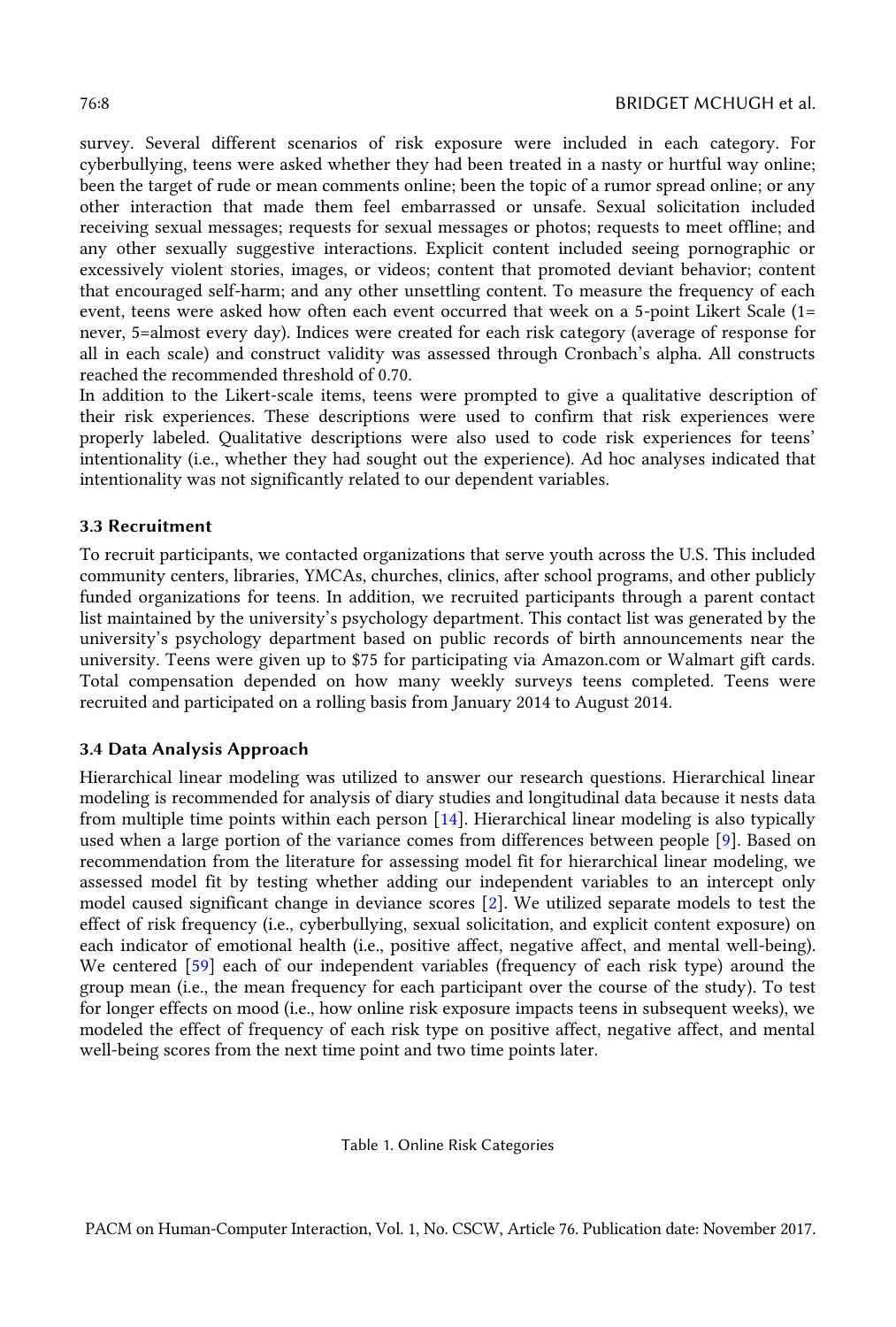| <b>Risk Type</b>        | <b>Survey Label</b>   | <b>Definition</b>                                                |  |  |  |  |  |  |  |
|-------------------------|-----------------------|------------------------------------------------------------------|--|--|--|--|--|--|--|
| Cyberbullying           | Online                | Bullying and any other negative online interactions that may     |  |  |  |  |  |  |  |
|                         | <b>Interactions</b>   | make teens feel unsafe, embarrassed, or threatened               |  |  |  |  |  |  |  |
| Sexual                  | Online                | Requests received by a stranger, acquaintance, or friend that is |  |  |  |  |  |  |  |
| <b>Solicitations</b>    | Flirtations           | sexual in nature, including "sexting"                            |  |  |  |  |  |  |  |
| <b>Explicit Content</b> | <b>Online Content</b> | Accidental or intentional viewing of pornographic, extremely     |  |  |  |  |  |  |  |
|                         |                       | violent, immoral, or disturbing online content                   |  |  |  |  |  |  |  |

### **4 RESULTS**

#### **4.1 Descriptive Statistics**

We obtained data from 68 teens. A total of 59 teens completed surveys from all weeks, in addition to a post-survey, while seven of the teens submitted surveys from at least four weeks but did not complete the post-survey. This yielded 434 usable observations (i.e., reports from all participants across time points). Within these usable observations, teens reported a total of 185 online risk events during the course of the study (i.e., one or more instances of risk exposure within a oneweek span). Fifty-six (80%) reported experiencing at least one risk event throughout the course of the study. The most common risk was explicit content exposure (*N*= 122), followed by cyberbullying (*N*= 32) and sexual solicitations (*N*= 31). This sample size yielded enough observations to find even small effects using hierarchical linear modeling, according to a power analysis conducted in the program Optimal Design [\[97\]](#page-16-21). Only approximately 300 observations across all participants were needed to achieve adequate statistical power for a very small effect size ( $\beta$  = .04) and .80 power.

All teens who participated in the study said they used the internet every day or almost every day (only one person indicated that they did not go online this frequently). Participants were from thirteen different states, though most (74%) were in different regions from the same state as the university. The demographics of our sample were similar to previous national surveys (e.g., the Pew Internet and American Life 2010 survey [\[73](#page-15-2)]) with the exception of participants' ages (which included twelve year olds) and location. The demographics were also consistent with population estimates of the state where the majority of participants were recruited from [\[108\]](#page-17-19)). Our participants tended to be younger adolescents (*M*=14.79, *SD*= 1.30). Most were 14-years-old (31%), followed by 15 (21%), 13 (17%), 16 (17%), and 17 (13%). Teens who participated were mostly female (63%) and Caucasian (73%); with 13% African-American, 5% Hispanic, 3% Asian, and 5% other).

# **4.2 Immediate Effects of Online Risk Exposure (RQ1)**

We examined the first research question by modeling the effects of frequency of each risk type on positive emotions, negative emotions, and well-being at the concurrent time point (i.e., scores from the week the risk(s) occurred). Results are displayed in [Table 2.](#page-9-0) Results indicated that cyberbullying ( $\beta_1 = 0.46$ ,  $p < .05$ ) and explicit content exposure ( $\beta_1 = 0.16$ ,  $p < .05$ ) led to an increase in negative emotions the week the risks occurred. However, our results indicated that sexual solicitation had no effect on negative emotions during the week of risk occurrence ( $\beta_1$  = -0.13,  $p > 0.05$ ). When we tested the effects of each risk on positive emotions, we found that risk types generally did not decrease positive emotions the week a risk occurred ( $\beta_1$  = 0.08,  $p > .05$  for sexual solicitation;  $\beta_1 = 0.04$ ,  $p > .05$  for explicit content). Contrary to the results above, cyberbullying actually *increased* positive emotions during the weeks it occurred ( $\beta_1$  = 0.32, *p* < .05). Similarly, cyberbullying was also associated with slightly *higher* well-being (*β<sup>1</sup>* = 0.29, *p* < .05), while sexual solicitation ( $\beta_1 = 0.31$ ,  $p > .05$ ) and explicit content ( $\beta_1 = -0.12$ ,  $p > .05$ ) had no significant effect on well-being.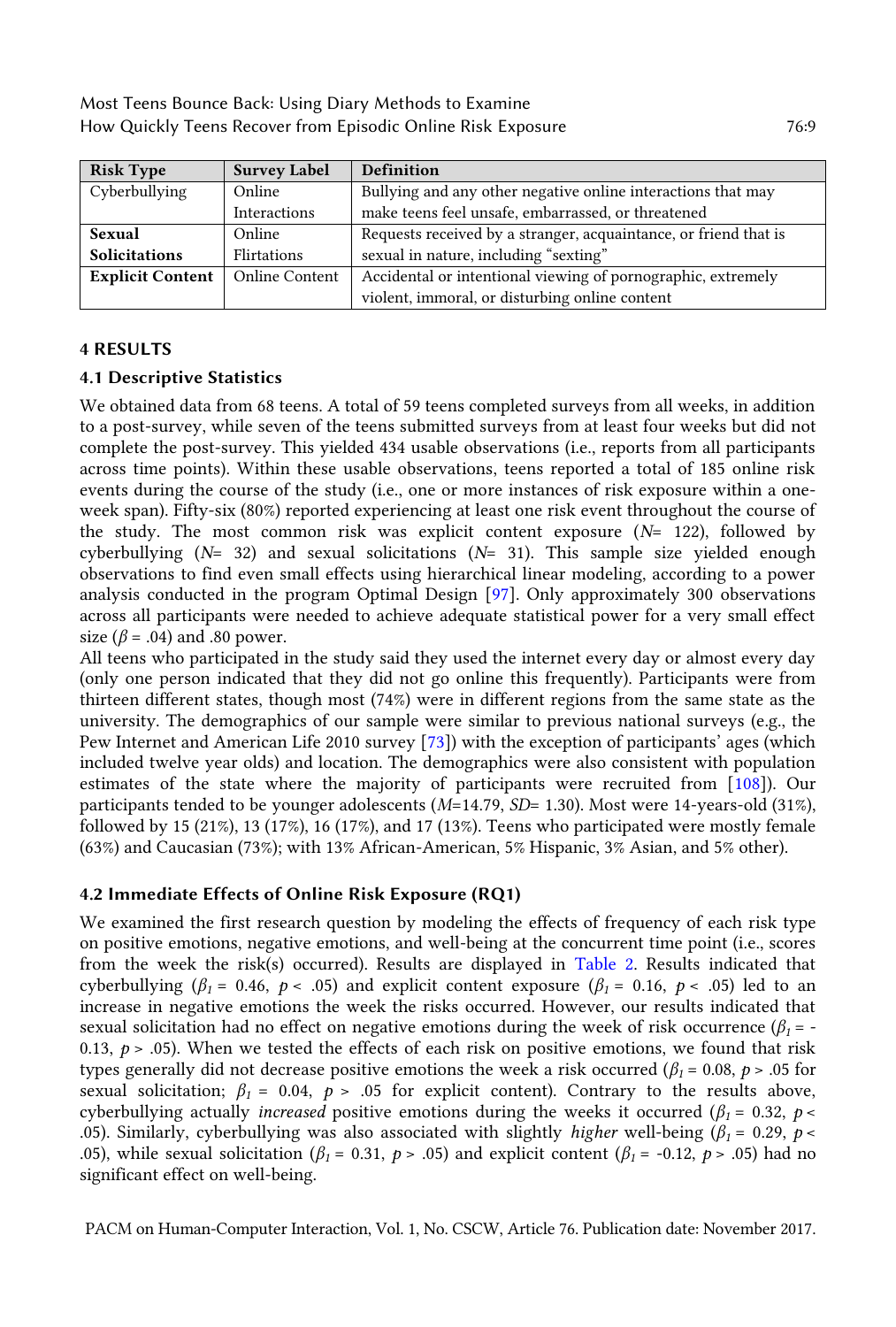<span id="page-9-0"></span>

|                        | <b>Negative Affect</b>                                                                                                                                                                                                                                                                                                                                        |    |        |    |        |    | <b>Positive Affect</b> |    |        |    |        |    | Well-Being |    |        |           |                                                                                                |      |
|------------------------|---------------------------------------------------------------------------------------------------------------------------------------------------------------------------------------------------------------------------------------------------------------------------------------------------------------------------------------------------------------|----|--------|----|--------|----|------------------------|----|--------|----|--------|----|------------|----|--------|-----------|------------------------------------------------------------------------------------------------|------|
|                        | ß                                                                                                                                                                                                                                                                                                                                                             | SE |        | SE | ß      | SE | ß                      | SE | ß      | SE | ß      | SE |            | SE | ß      | <b>SE</b> | ß                                                                                              | SE I |
|                        | Week 1                                                                                                                                                                                                                                                                                                                                                        |    | Week 2 |    | Week 3 |    | Week 1                 |    | Week 2 |    | Week 3 |    | Week 1     |    | Week 2 |           | Week 3                                                                                         |      |
| Intercept              | $\left  1.65 \right  \left  0.07 \right  1.62 \left  0.07 \right  1.61 \left  0.08 \right  3.15 \left  0.11 \right  3.11 \left  0.12 \right  3.08 \left  0.12 \right  3.30 \left  0.19 \right  3.42 \left  0.12 \right  3.41 \left  0.12 \right $                                                                                                             |    |        |    |        |    |                        |    |        |    |        |    |            |    |        |           |                                                                                                |      |
| <b>Bullying</b>        | $\vert 0.46 \dagger \vert 0.12 \vert 0.11 \vert 0.11 \vert -0.01 \vert 0.11 \vert 0.32 \dagger \vert 0.15 \vert 0.30 \vert 0.14 \vert 0.12 \vert 0.15 \vert 0.29 \dagger \vert 0.15 \vert 0.19 \vert 0.15 \vert -0.13 \vert 0.15 \vert$                                                                                                                       |    |        |    |        |    |                        |    |        |    |        |    |            |    |        |           |                                                                                                |      |
| Sexual<br>Solicitation |                                                                                                                                                                                                                                                                                                                                                               |    |        |    |        |    |                        |    |        |    |        |    |            |    |        |           | $-0.13$ 0.10 0.07 0.09 0.03 0.09 0.08 0.13 -0.04 0.13 0.00 0.13 0.03 0.13 0.01 0.13 -0.03 0.13 |      |
| Explicit<br>Content    | $\vert 0.16^* \vert 0.05 \vert 0.01 \vert 0.05 \vert 0.02 \vert 0.05 \vert 0.04 \vert 0.06 \vert -0.04 \vert 0.06 \vert 0.03 \vert 0.07 \vert -0.12 \vert 0.06 \vert -0.01 \vert 0.07 \vert 0.04 \vert 0.02 \vert 0.05 \vert 0.06 \vert 0.07 \vert 0.08 \vert 0.08 \vert 0.09 \vert 0.00 \vert 0.01 \vert 0.03 \vert 0.04 \vert 0.05 \vert 0.06 \vert 0.07 \$ |    |        |    |        |    |                        |    |        |    |        |    |            |    |        |           |                                                                                                |      |

Table 2: Negative Affect, Positive Affect, and Well-Being Across Weeks

**†** indicates *p* <.01, \* *p* <.05. Time was included as a covariate for tests of well-being

### **4.3 Short-Term Effects of Online Risk Exposure (RQ2)**

To test how long effects on teens' emotions and well-being last, we modeled frequency of each risk type on positive emotions, negative emotions, and well-being one week and two weeks later. Our results suggested that none of the risk types had enduring effects on teen mood. Cyberbullying ( $\beta_1 = 0.11$ ,  $p > .05$ ), explicit content ( $\beta_1 = 0.01$ ,  $p > .05$ ), and sexual solicitation ( $\beta_1 =$ 0.07,  $p > .05$ ) had no effect on negative emotions one week later. The same was true for negative emotions two weeks later ( $\beta_1 = 0.11$ ,  $p > .05$  for cyberbullying,  $\beta_1 = 0.09$ ,  $p > .05$  for explicit content exposure,  $\beta_1$  = .05,  $p > .05$  for sexual solicitation).

Though risk occurrence led to an immediate short-term *increase* in positive emotions and mental well-being in concurrent weeks, it had no impact on positive emotions one week ( $\beta_1$  = 0.14, *p* > .05 for cyberbullying,  $\beta_1 = 0.06$ ,  $p > .05$  for explicit content exposure,  $\beta_1 = 0.13$ ,  $p > .05$  for sexual solicitation) and two weeks ( $\beta_1 = 0.15$ ,  $p > 0.05$  for cyberbullying,  $\beta_1 = 0.07$ ,  $p > 0.05$  for explicit content exposure,  $\beta_1 = 0.1$ ,  $p > .05$  for sexual solicitation) later. The same was true for well-being one week (*β*<sub>*1*</sub> = 0.17, *p* > .05 for cyberbullying, *β*<sub>*1*</sub> = -0.08, *p* > .05 for explicit content exposure, *β*<sub>*1*</sub> = -0.02, *p* > .05 for sexual solicitation) and two weeks (*β<sup>1</sup>* = 0.16, *p* > .05 for cyberbullying, *β<sup>1</sup>* = 0.07, *p* > .05 for explicit content exposure,  $\beta_1 = 0.13$ , *p* > .05 for sexual solicitation) later. In addition, many of the models we tested for longer effects on mood had poor model fit, as measured by changes in deviance from a null model [\[2\]](#page-13-16) (negative affect and positive affect at weeks two and three). This also suggests that risk exposure did not adequately predict changes in emotions at later time points.

#### **5 DISCUSSION**

We found many interesting trends in our study that contradict popular perception of teens' online risk experiences. Our results suggested that the effects of online risk exposure on emotions and well-being may be more complicated than suggested by previous research [\[118\]](#page-17-10). We first compare and contrast some of these various findings, then highlight the key implications of our research.

#### **5.1 Frequency of Online Risk Exposure**

Our results were not consistent with online risk exposure prevalence rates estimated by crosssectional and national surveys of teens [\[78,](#page-16-9)[80\]](#page-16-13). Contrary to previous research [\[78\]](#page-16-9), which found that only one fifth of teens were exposed to online risks, risk exposure was relatively common in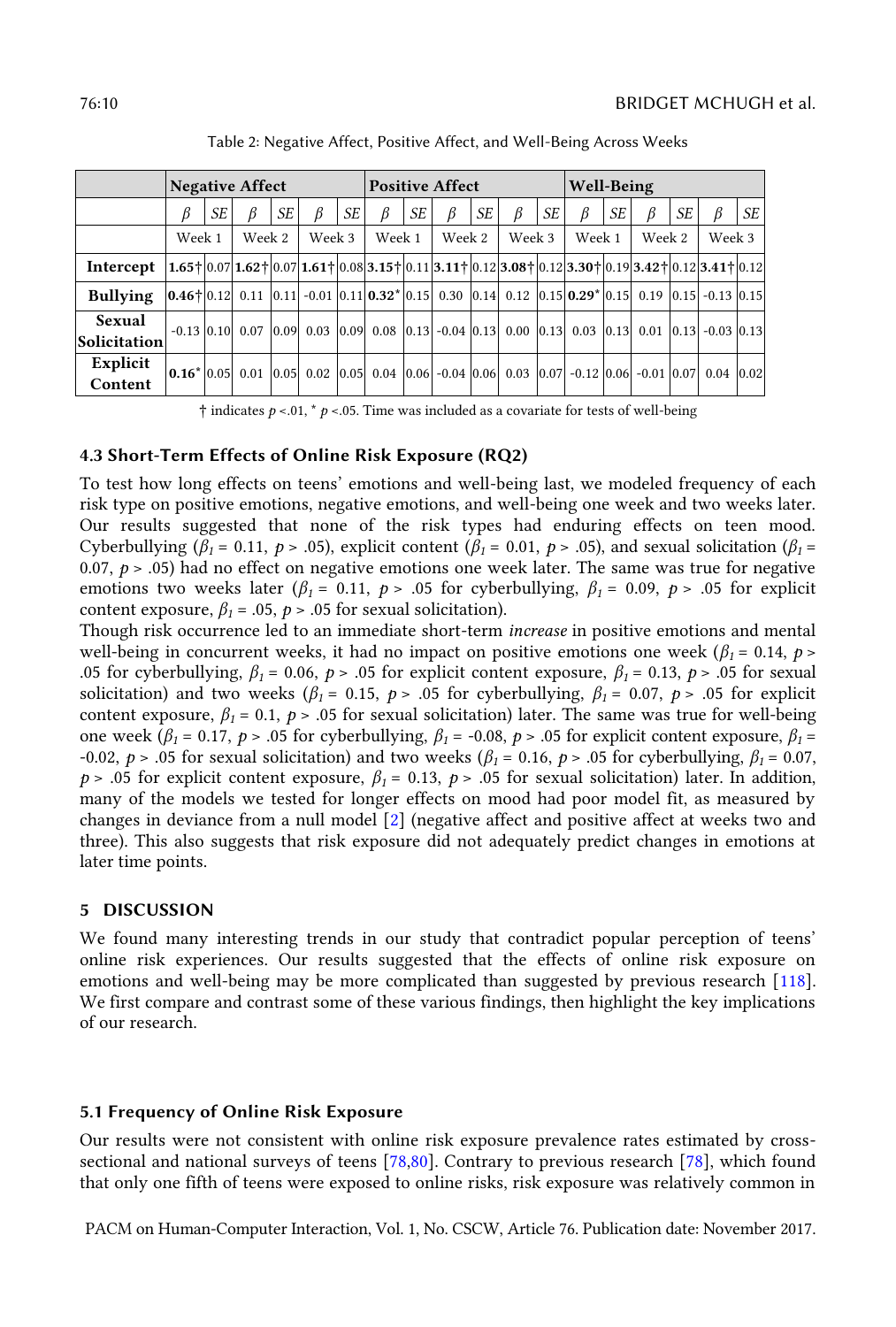our study. The majority of teens in our study experienced at least one risk event. There are several possible explanations for this discrepancy. First, our definition of risk broader than in previous surveys (though we based our survey items on previous research [\[123\]](#page-17-20)). It is also possible that previous research underestimated how commonly teens face many of these risks due to the extended time period in which risk reporting was measured (i.e. the past year versus the past week). Individuals are more likely to recall events that are negative or emotionally charged (e.g., flashbulb memories [\[19\]](#page-13-17)). Thus, previous research may have underestimated risk exposure because teens may have been more likely to recall risk events that had a greater emotional impact. It is also possible that teens were more forthcoming about their experiences in the present study, as we gave risk types less severe labels (e.g., social interactions instead of cyberbullying). Regardless, a key methodological implication of our study is that *how* and *when* online risks are measured has a significant impact on recall and the frequency in which risks are reported.

#### **5.2 Negative Effects of Online Risk Exposure**

Cyberbullying and exposure to explicit content were both shown to have an immediate negative impact on teens' mood. This is consistent with research on bullying in offline contexts. Bullying has been shown to increase depression [\[64\]](#page-15-21) and suicidal ideation [\[20\]](#page-13-18), while also decreasing selfesteem [\[92\]](#page-16-22) and well-being [\[100\]](#page-17-21). Negative emotions were also higher during weeks that teens were exposed to explicit content, which included exposure to pornography, violent imagery, and other disturbing material. Again, this is consistent with previous research, which suggests viewing disturbing imagery may be emotionally harmful to younger viewers [\[104\]](#page-17-22).

Yet, while these risk types led to an increase in negative emotions during the concurrent week, this effect was short-lived. Teens reported normal levels of negative emotions the next time they completed their diary entry, only one week later. This suggests that, despite concern over the impact of cyberbullying and explicit content exposure on teens' emotional development [[75\]](#page-16-23), the effect of these risks on teens' emotions and well-being appeared to be very short-lived. This is contrary to theory on online risks that supposes that online risks may be even more problematic than offline risks because teens are too "tethered" to their online persona to escape online risks [\[113\]](#page-17-1). Again, a methodological implication of our findings may be that when teens report their online risk experiences closer to the time that they occurred, the severity of the risk experiences may decrease as the frequency of risk reporting increases. Overall, we argue that our in-situ, event contingent diary-based approach [\[69\]](#page-15-22) is more accurate in terms of capturing the true nature of adolescent online risk experiences than cross-sectional studies that require teens to recall events that may have occurred in the past.

#### **5.3 Theoretical and Practical Implications**

*5.3.1 Building a Case for Online Resilience to Online Risks.* While risk experiences were prevalent among teens in our study, not all risk exposure resulted in short-term negative consequences. There are several reasons risks may have had only a temporary or no impact on mood. Since online risk exposure was relatively common (and sometimes sought out by the teen, in the case of explicit content exposure), teens in the study may have built resiliency against certain online risks that could have otherwise caused them emotional harm. Like other studies have found, teens may have learned coping techniques to reduce the impact of cyberbullying and explicit content on mood, such as avoiding rumination, speaking to a friend, or seeking out positive experiences [\[125\]](#page-17-7). This finding could inform parents and clinicians on how to teach teens to cope with risk exposure. Teaching a teen to see the humor in a situation, for example, may be useful for helping teens recover from being cyberbullied. In fact, allowing teens to cope with negative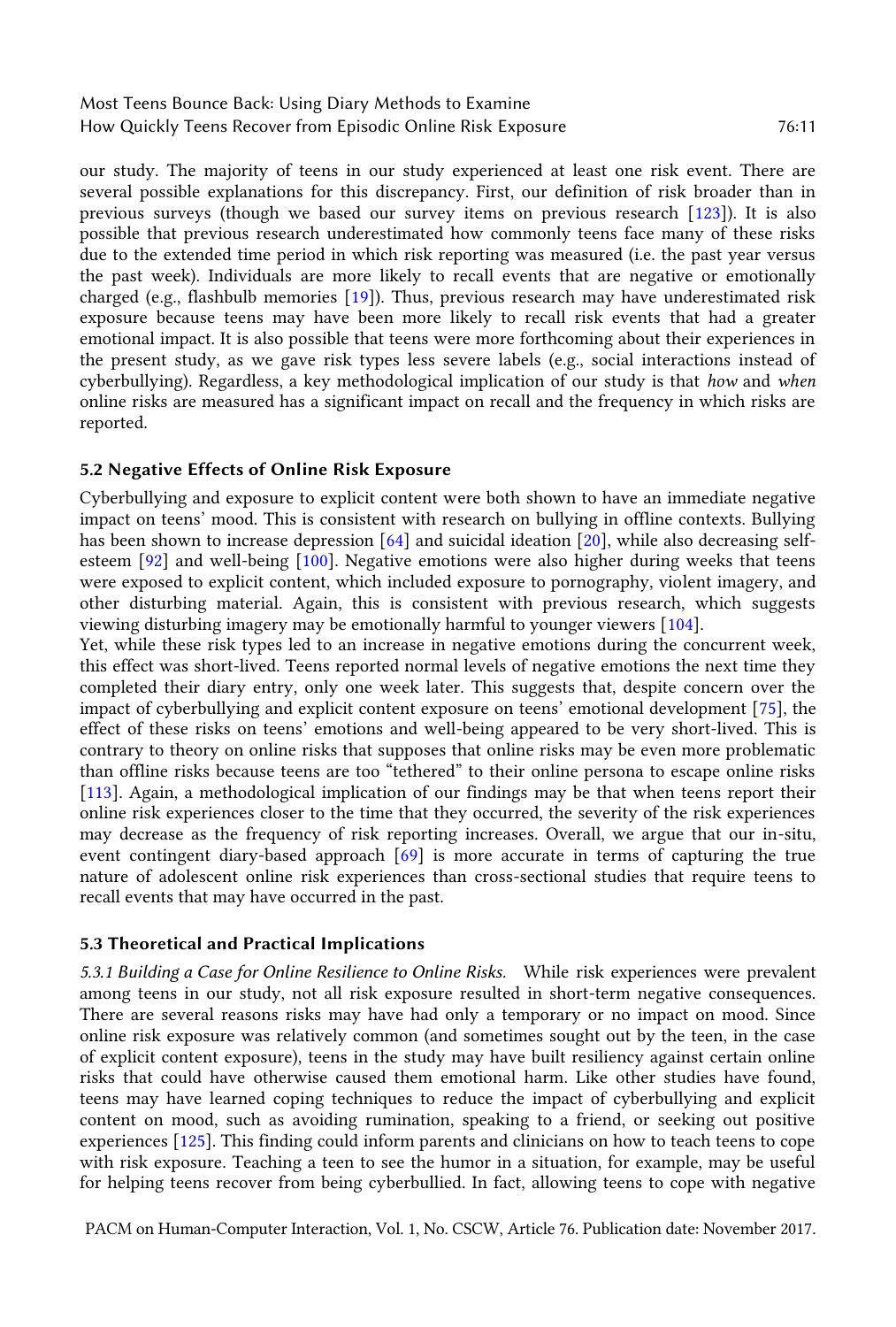emotions by boosting positive emotions may actually increase their overall mental well-being [\[43](#page-14-18)[,46\]](#page-14-23).

Increases in positive emotions and well-being, in some cases, suggest that the effects of online risk exposure may sometimes be short-lived. Short-term changes in positive affect also may indicate that coping and resilience may play a role in teens recovery from online risks [\[112\]](#page-17-17). While a small, temporary increase in positive emotions may be surprising, it is consistent with past research on resilience. Many conceptualizations suggests that resilient individuals may reduce stress by boosting their own positive emotions after they have experienced a negative event [\[46\]](#page-14-23), either through the use of humor [\[17\]](#page-13-19), meditation, or social support [\[45\]](#page-14-21). Indeed, research on bereavement also suggests that negative life events may actually be beneficial in the short-term because it prompts individuals to interact with and strengthen their support network [\[58\]](#page-15-23). These interactions with friends and family often lead to an increase in positive emotions directly after the event [\[112\]](#page-17-17).

The slight increase in well-being found in our study does not necessarily suggest that online risk exposure is beneficial to teens. However, it may provide some evidence that teens may be building resiliency to online risks. According to the resiliency framework [\[40\]](#page-14-2), teens who engage in coping techniques to improve their mood may also experience an increase in positive emotions, which may also temporarily increase mental well-being. In addition, many of the coping mechanisms that teens may utilize following a traumatic event, such as reaching out or building their social support network [\[58\]](#page-15-23), may actually improve well-being. Therefore, while online risks may be harmful to teens, the coping mechanisms that accompany these risks may indirectly be beneficial to teens' mental health.

*5.3.2 Cautioning Against Problematizing All Online Risk Exposure.* Negative online communication may have a detrimental effect on teens' emotional health [[33](#page-14-10)[,131\]](#page-18-2). On the other hand, when online communication is used primarily for prosocial interactions, teens and young adults may have higher well-being due to an increase in overall social capital [\[36\]](#page-14-24). For instance, teens may use the internet to connect with family, friends, and mentors in positive ways [\[73\]](#page-15-2), exposing them to more negative interactions as a potential side-effect. As a consequence, negative interactions, such as insults, may increase negative emotions, while positive interactions co-occur and simultaneously increase positive outcomes. Therefore, overly problematizing online risks without taking into account the potential positive effects associated with online engagement may push us towards trying to solve a problem that is not really an epidemic (statistically speaking) or may cause unintentionally, negative side effects, such as isolating teens from online interactions by means of protecting them.

While cyberbullying and explicit content had short-term impacts on emotional health, these effects typically lasted only a week. In the present study, sexual solicitation exposure had no impact on positive emotions, negative emotions, and well-being. While it is possible there was no effect because of a low base rate (sexual solicitation was relatively rare), our results are also consistent with other research that suggests that sexual victimization online is uncommon [\[78\]](#page-16-9). Based on the qualitative descriptions teens provided of their risk experiences, many sexual solicitations were consensual. For example, a teen may have used the internet to have a sexual conversation with a romantic partner [\[80\]](#page-16-13). Many parents, lawmakers, and advocates have expressed concern over the potential for teens to be sexually victimized online [\[25\]](#page-14-6). These experiences did not reflect the typical interactions that parents may be concerned about (e.g., being targeted by a pedophile; [\[54\]](#page-15-9)). This is consistent with past research, which suggests that the internet has not led to a significant increase in teen sexual victimization [\[15,](#page-13-6)[78\]](#page-16-9). Cases of unwanted sexual contact and sexual molestation do have severe consequences for teens. Yet many of the experiences participants described were consensual interactions with another teen. These experiences may have been typical sexual exploration with their peers in an online context, which is normal and healthy for adolescents [\[62\]](#page-15-24). Since online sexual interactions can be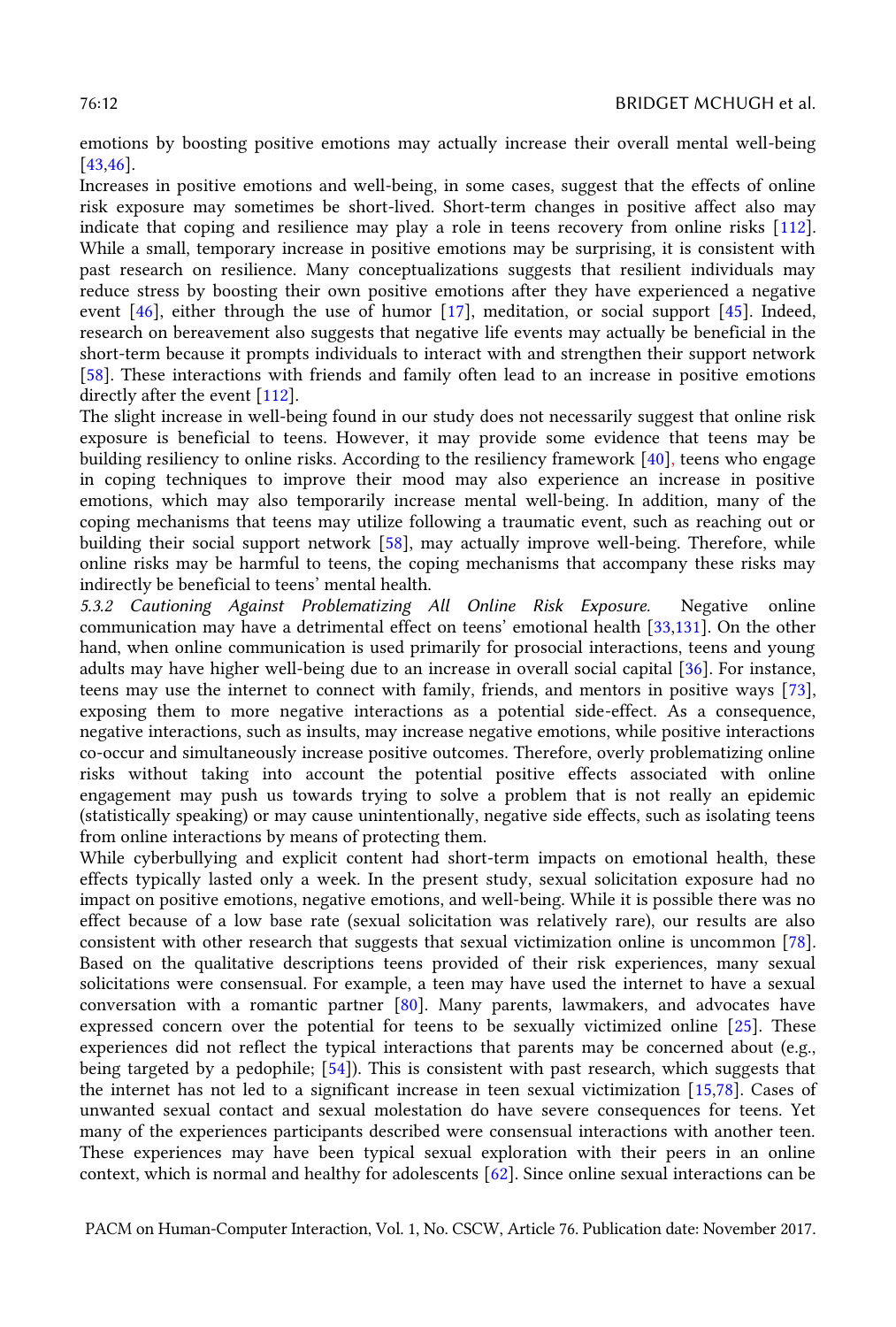safer for teens than face-to-face interactions, these interactions may also be less risky for teens than in-person sexual interactions, and may be a healthy way of exploring their sexuality [\[116\]](#page-17-23). As such, our study has important implications for designers, researchers, parents, clinicians, and legislators. We found no evidence that typical online risk exposure had a lasting effect on teens' mood. Yet, problematizing extreme online risks is a prevalent approach taken in news media [\[78\]](#page-16-9). Though some researchers have pointed out that these media portrayals of online risks are exaggerated [\[15,](#page-13-6)[78\]](#page-16-9), many designers also tend to approach adolescent online safety through a lens of risk prevention [\[96\]](#page-16-7), resulting in solutions that serve to "protect" teens from online risks [\[25\]](#page-14-6), regardless of the costs. Instead, we may want to turn our attention from trying to prevent any and all online risks to detecting and mitigating the negative effects from more severe online encounters. Overall, our findings imply that typical online risk experiences may not have a lasting, significant impact on teens' mood. Consistent with research on teens' risk experiences online [\[33,](#page-14-10)[57\]](#page-15-25) and offline [\[21\]](#page-13-20), our study suggests that it is more useful to examine what factors may prevent teens from bouncing back from risk exposure (e.g., previous psychological difficulties [\[81\]](#page-16-24)). Such research can help parents and lawmakers understand what teens may need better resources for coping with traumatic events in the digital age.

#### **5.4 Limitations and Areas For Future Research**

There are many ways the current study could be expanded. First, the present study did not address *how* or *why* teens' positive emotions increased after risk exposure. Future research should examine the specific techniques teens used to successfully overcome the negative effects of risk exposure. Second, the present study only measured risk exposure and mental health weekly. A future study could provide more insight into how quickly teens recover emotionally from risk exposure by surveying teens once a day or more. This method may also yield more detailed information on the risks teens were exposed to. Finally, while the use of diary methods yielded more data points over a longer period of time than past cross-sectional studies, our study only provided snap-shot of teens' online experiences over the course of two months. This duration was too short to capture long-term effects of teens' online experiences on developmental processes. Future analyses could use true longitudinal approaches, for example, recording teens' online experiences from the point they are first given access to social media in early adolescence to subsequent years of engaged use that occurs through mid- to lateadolescence.

Most teens in our study were able to emotionally recover from online risk exposure. However, future research should examine the personal factors that separate teens who quickly emotionally recover from those who do not. This may help teens and parents better determine how to cope with cyberbullying and explicit content exposure. Some variables that may be of interest include social support, socioeconomic status, and past exposure to risks. In addition, it may be interesting to see if age is related to teens' resilience, as resilience may increase as teens age [[40\]](#page-14-2). Post-hoc analyses indicated that age did not relate to teens' recover experiences. However, future research could use a wider range of ages to see if emotional effects of online risks may decrease (or even disappear) in early adulthood.

#### **6 CONCLUSION**

Many parents and legislators are concerned about teens' safety online. In line with these fears, many teens are exposed to online risks. However, the emotional effects of risk exposure were relatively minor. Overall, our results indicate that many teens have built enough resilience to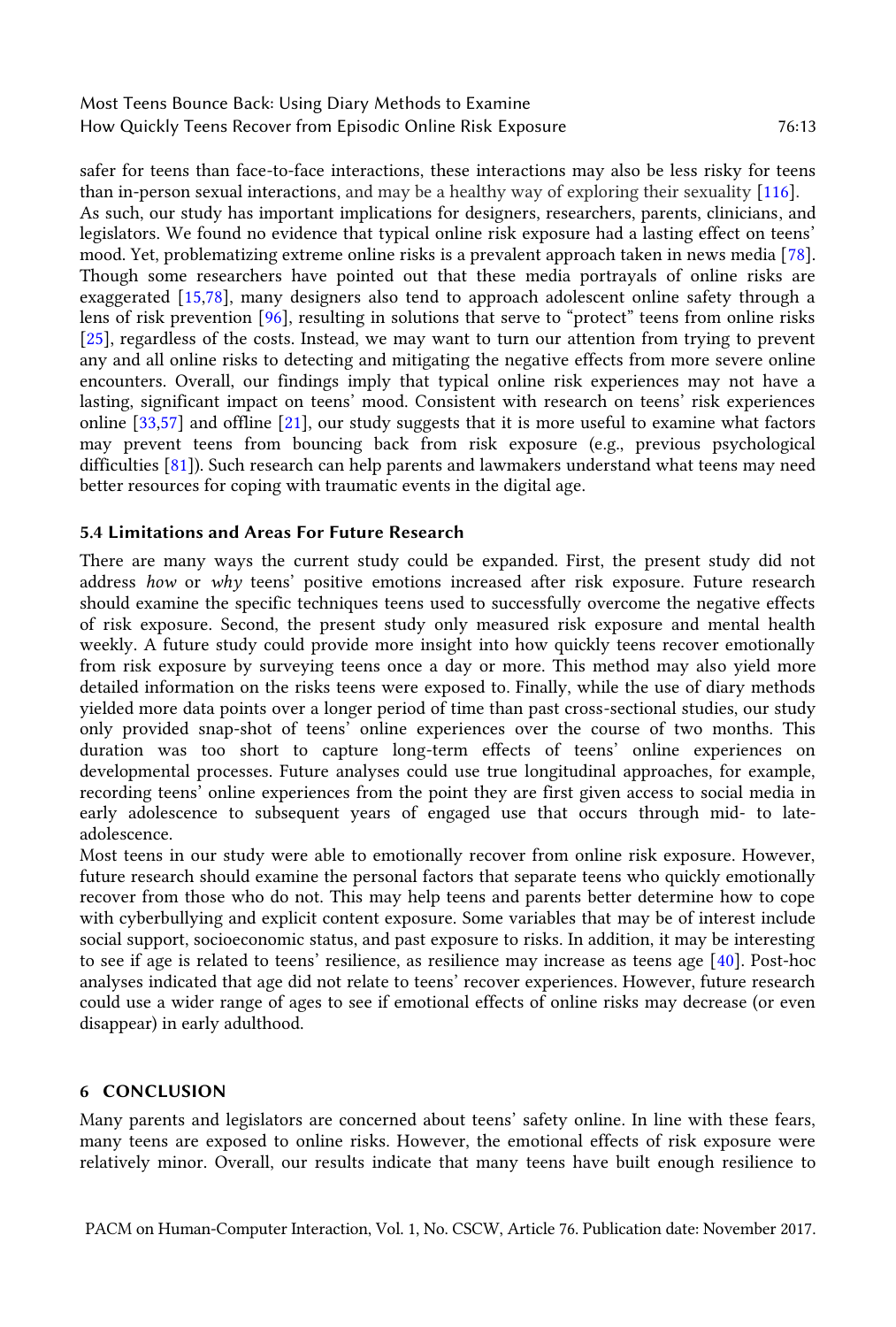emotionally cope following common online risks. The effects of online risks are typically shortterm, suggesting that most online risks do not have a long-term emotional impact on teens.

# **ACKNOWLEDGEMENTS**

This research was supported by the U.S. National Science Foundation under grant CNS-1018302. Any opinion, findings, and conclusions or recommendations expressed in this material are those of the authors and do not necessarily reflect the views of the U.S. National Science Foundation.

# **REFERENCES**

- [1] Amy Adler. 2012. To Catch a Predator. *Columbia Journal of Gender and Law* 21: 130–561.
- <span id="page-13-16"></span>[2] Herman Aguinis, Robert J Boik, and Charles A Pierce. 2001. A generalized solution for approximating the power to detect effects of categorical moderator variables using multiple regression. *Organizational Research Methods* 4, 4: 291–323.
- <span id="page-13-12"></span>[3] James R Allen. 1998. Of resilience, vulnerability, and a woman who never lived. *Child and Adolescent Psychiatric Clinics of North America* 7, 1: 53–71.
- <span id="page-13-13"></span>[4] David M Almeida. 2005. Resilience and vulnerability to daily stressors assessed via diary methods. *Current Directions in Psychological Science* 14, 2: 64–68.
- <span id="page-13-3"></span>[5] Emily Bazelon. 2013. *Sticks and stones: Defeating the culture of bullying and rediscovering the power of character and empathy*. Random House Incorporated, New York, NY, USA.
- <span id="page-13-8"></span>[6] Michael S. Bernstein, Andrés Monroy-Hernández, Drew Harry, Paul André, Katrina Panovich, and Gregory G Vargas. 2011. 4chan and/b: An analysis of anonymity and ephemerality in a large online community. In *Proceedings of the Fifth International AAAI Conference on Weblogs and Social Media*, AAAI, 50–57.
- <span id="page-13-9"></span>[7] Liam Berriman and Rachel Thomson. 2015. Spectacles of intimacy? Mapping the moral landscape of teenage social media. *Journal of Youth Studies* 18, 5: 583–597.
- <span id="page-13-0"></span>[8] Lindsay Blackwell, Emma Gardiner, and Sarita Schoenebeck. 2016. Managing Expectations: Technology tensions among parents and teens. In *Proceedings of the 19th ACM Conference on Computer-Supported Cooperative Work & Social Computing*, ACM, 1390–1401.
- <span id="page-13-15"></span>[9] Paul D Bliese and Steve M Jex. 2002. Incorporating a mulitilevel perspective into occupational stress research: Theoretical, methodological, and practical implications. *Journal of Occupational Health Psychology* 7, 3: 265-276.
- <span id="page-13-4"></span>[10] Dasha Bogdanova, Paolo Rosso, and Thamar Solorio. 2012. Modelling fixated discourse in chats with cyberpedophiles. In *Proceedings of the Workshop on Computational Approaches to Deception Detection*, ACM, 86–90.
- <span id="page-13-1"></span>[11] Niall Bolger and Jean-Philippe Laurenceau. *Intensive longitudinal methods: an introduction to diary and experience sampling research*. Guilford, New York, NY, USA.
- <span id="page-13-11"></span>[12] George A Bonanno, Sandro Galea, Angela Bucciarelli, and David Vlahov. 2007. What predicts psychological resilience after disaster? The role of demographics, resources, and life stress. *Journal of Consulting and Clinical Psychology* 75, 5: 671–682. https://doi.org/10.1037/0022-006X.75.5.671
- [13] Bonka S Boneva, Amy Quinn, and Irina Shklovski. 2006. Teenage communication in the instant messaging era. In *Computers, phones, and the Internet: Domesticating information technolog*y, Robert Kraut and Sara Kiesler (eds.). Oxford University Press, Oxford, UK, 201–218.
- <span id="page-13-14"></span>[14] Roel J Bosker. 2011. *Multilevel Analysis: An Introduction to Basic and Advanced Multilevel Modeling*. Springer Berlin, Berlin, Heidelberg. https://doi.org/10.1007/978-3-642-04898-2\_387
- <span id="page-13-6"></span>[15] dana boyd. 2014. *It's Complicated: The Social Lives of Networked Teens*. Yale University Press. New Haven, CT, USA.
- <span id="page-13-10"></span>[16] Norman M Bradburn, Lance J Rips, and Steven K Shevell. 1987. Answering autobiographical questions: The impact of memory and inference on surveys. *Science* 236, 47: 157–161.
- <span id="page-13-19"></span>[17] Robert B Brooks. 1994. Children at risk: Fostering resilience and hope. *American Journal of Orthopsychiatry* 64, 4: 545– 553. https://doi.org/10.1037/h0079565
- <span id="page-13-7"></span>[18] Jane D Brown and Kelly L L'Engle. 2009. X-Rated: Sexual attitudes and behaviors associated with U.S. early adolescents' exposure to sexually explicit media. *Communication Researc* h 36, 1: 129–151. https://doi.org/10.1177/0093650208326465
- <span id="page-13-17"></span>[19] Roger Brown and James Kulik. 1977. Flashbulb memories. *Cognition* 5, 1: 73–99. https://doi.org/10.1016/0010- 0277(77)90018-X
- <span id="page-13-18"></span>[20] Anat Brunstein Klomek, Frank Marrocco, Marjorie Kleinman, Irvin S Schonfeld, and Madelyn S Gould. 2007. Bullying, depression, and suicidality in adolescents. *Journal of the American Academy of Child & Adolescent Psychiatry* 46, 1: 40–49. https://doi.org/10.1097/01.chi.0000242237.84925.18
- <span id="page-13-20"></span>[21] Thad Burk, Andrea Hamor Edmondson, Tyler Whitehead, and Barbara Smith. 2014. Suicide risk factors among victims of bullying and other forms of violence: data from the 2009 and 2011 Oklahma Youth Risk Behavior Surveys. *The Journal of the Oklahoma State Medical Association* 107, 6: 335–342.
- <span id="page-13-5"></span>[22] Amparo Elizabeth Cano, Miriam Fernandez, and Harith Alani. 2014. Detecting child grooming behavior patterns on social media. In *Proceedings of the International Conference on Social Informatics*, Springer, 412–427.
- <span id="page-13-2"></span>[23] Scott Carter and Jennifer Mankoff. 2005. When participants do the capturing: the role of media in diary studies. In *Proceedings of the SIGCHI Conference on Human Factors in Computing Systems*, ACM, 899–908. https://doi.org/10.1145/1054972.1055098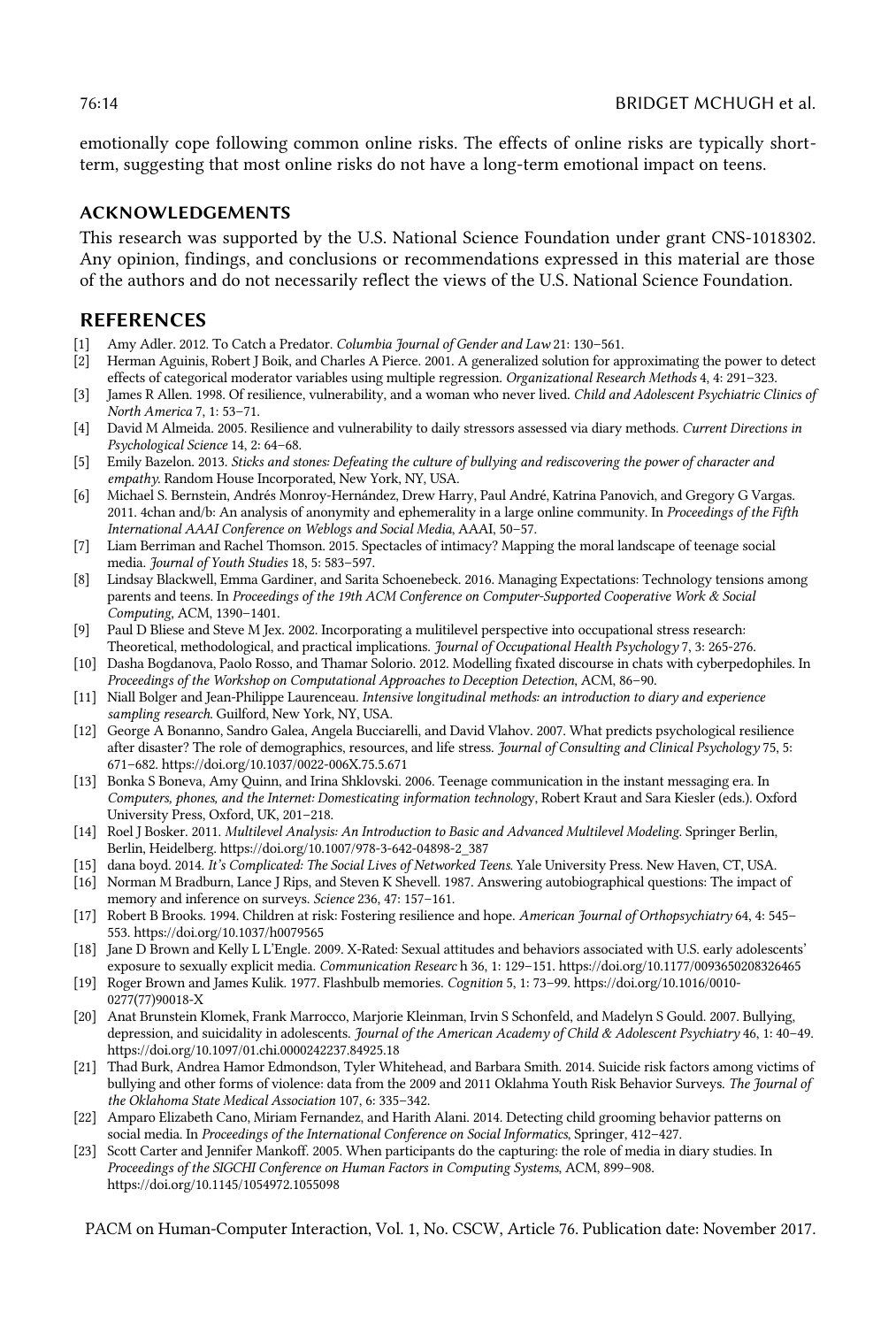- <span id="page-14-13"></span>[24] Charles S Carver, Michael F Scheier, and Jagdish K Weintraub. 1989. Assessing coping strategies: a theoretically based approach. *Journal of Personality and Social Psychology* 56, 2: 267–283.
- <span id="page-14-6"></span>[25] Fong-Ching Chang, Chiung-Hui Chiu, Nae-Fang Miao, Ping-Hung Chen, Ching-Mei Lee, and Jeng-Tung Chiang. 2016. Predictors of unwanted exposure to online pornography and online sexual solicitation of youth. *Journal of Health Psychology* 21, 6: 1107–1118. https://doi.org/10.1177/1359105314546775
- <span id="page-14-4"></span>[26] Victor B Cline. 1994. Pornography effects: Empirical and clinical evidence. In *Media, Children, and the Family: Social scientific, Psychodynamic, and Clinical Perspectives,*Dolf Zillmann, Jennings Bryant, and Aletha Huston (eds.), Routledge, Abingdon, UK, 229-247.
- <span id="page-14-20"></span>[27] Stewart Collins. 2007. Social workers, resilience, positive emotions and optimism. *Practice* 19, 4: 255–269. https://doi.org/10.1080/09503150701728186
- <span id="page-14-22"></span>[28] Neil Conway and Rob B Briner. 2002. A daily diary study of affective responses to psychological contract breach and exceeded promises. *Journal of Organizational Behavior* 23, 3: 287–302. https://doi.org/10.1002/job.139
- <span id="page-14-8"></span>[29] Kate Crawford and Tarleton Gillespie. 2016. What is a flag for? Social media reporting tools and the vocabulary of complaint. *New Media & Society* 18, 3: 410–428.
- <span id="page-14-9"></span>[30] Ercan Dalbudak, Cuneyt Evren, Secil Aldemir, Kerem Senol Coskun, Hilal Ugurlu, and Fatma Gul Yildirim. 2013. Relationship of internet addiction severity with depression, anxiety, and alexithymia, temperament and character in university students. *Cyberpsychology, Behavior, and Social Networking* 16, 4: 272–278.
- <span id="page-14-17"></span>[31] Maryanne Davidson, Elizabeth A Boland, and Margaret Grey. 1997. Teaching teens to cope: Coping skills training for Adolescents with insulin-dependent diabetes mellitus. *Journal for Specialists in Pediatric Nursing* 2, 2: 65–72. https://doi.org/10.1111/j.1744-6155.1997.tb00062.x
- <span id="page-14-7"></span>[32] Nicola Döring. 2015. Consensual sexting among adolescents: Risk prevention through abstinence education or safer sexting? *Cyberpsychology: Journal of Psychosocial Research on Cyberspace* 8, 1. Retrieved April 2, 2016 from https://journals.muni.cz/cyberpsychology/article/view/4303.
- <span id="page-14-10"></span>[33] Rebecca Dredge, John FM Gleeson, and Xochitl de la Piedad Garcia. 2014. Risk factors associated with impact severity of cyberbullying victimization: a qualitative study of adolescent online social networking. *Cyberpsychology, Behavior, and Social Networking* 17, 5: 287–291.
- <span id="page-14-15"></span>[34] Valerie A Earnshaw, Shawn M Lang, Margaret Lippitt, Harry Jin, and Stephenie R Chaudoir. 2015. HIV stigma and physical health symptoms: Do social support, adaptive coping, and/or identity centrality act as resilience resources? *AIDS and Behavior* 19, 1: 41–49.
- <span id="page-14-1"></span>[35] Chad Ebesutani, Kelsie Okamura, Charmaine Higa-McMillan, and Bruce F Chorpita. 2011. A psychometric analysis of the Positive and Negative Affect Schedule for Children–Parent Version in a school sample. *Psychological Assessment* 23, 2: 406–416. https://doi.org/10.1037/a0022057
- <span id="page-14-24"></span>[36] Nicole B Ellison, Charles Steinfield, and Cliff Lampe. 2007. The benefits of Facebook "friends:" Social capital and college students' use of online social network sites. *Journal of Computer‐Mediated Communication* 12, 4: 1143–1168.
- <span id="page-14-14"></span>[37] Gizem Erdem and Natasha Slesnick. 2010. That which does not kill you makes you stronger: Runaway youth's resilience to depression in the family context. *American Journal of Orthopsychiatry* 80, 2: 195–203.
- <span id="page-14-11"></span>[38] Erik H Erikson. 1959. Identity and the life cycle: Selected Papers. International Universities Press, Inc, New York, NY, USA.
- <span id="page-14-5"></span>[39] Brian A Feinstein, Vickie Bhatia, and Joanne Davila. 2014. Rumination mediates the association between cybervictimization and depressive symptoms. *Journal of Interpersonal Violence* 29, 9: 1732–1746. https://doi.org/10.1177/0886260513511534
- <span id="page-14-2"></span>[40] Stevenson Fergus and Marc A Zimmerman. 2005. Adolescent resilience: A framework for understanding healthy development in the face of risk. *Annual Review of Public Health* 26, 1: 399–419.
- <span id="page-14-12"></span>[41] Louise F Fitzgerald, Fritz Drasgow, Charles L Hulin, Michele J Gelfand, and Vicki J Magley. 1997. Antecedents and consequences of sexual harassment in organizations: a test of an integrated model. *Journal of Applied Psychology* 82, 4: 578–589.
- <span id="page-14-0"></span>[42] Michele J Fleming, Shane Greentree, Dayana Cocotti-Muller, Kristy A Elias, and Sarah Morrison. 2006. Safety in cyberspace adolescents' safety and exposure online. *Youth & Society* 38, 2: 135–154.
- <span id="page-14-18"></span>[43] Susan Folkman and Judith Tedlie Moskowitz. 2000. Positive affect and the other side of coping. *American Psychologist* 55, 6: 647–654. https://doi.org/10.1037/0003-066X.55.6.647
- <span id="page-14-19"></span>[44] Barbara L Fredrickson. 1998. What good are positive emotions? *Review of General Psychology* 2, 3: 300–319. https://doi.org/10.1037/1089-2680.2.3.300
- <span id="page-14-21"></span>[45] Barbara L Fredrickson, Michael A Cohn, Kimberly A Coffey, Jolynn Pek, and Sandra M Finkel. 2008. Open hearts build lives: Positive emotions, induced through loving-kindness meditation, build consequential personal resources. *Journal of Personality and Social Psychology* 95, 5: 1045–1062. https://doi.org/10.1037/a0013262
- <span id="page-14-23"></span>[46] Barbara L Fredrickson and Thomas Joiner. 2002. Positive emotions trigger upward spirals toward emotional well-being. *Psychological Science* 13, 2: 172–175. https://doi.org/10.1111/1467-9280.00431
- <span id="page-14-16"></span>[47] Oddgeir Friborg, Odin Hjemdal, Jan H Rosenvinge, and Monica Martinussen. 2003. A new rating scale for adult resilience: what are the central protective resources behind healthy adjustment? *International Journal of Methods in Psychiatric Research* 12, 2: 65–76. https://doi.org/10.1002/mpr.143
- <span id="page-14-3"></span>[48] Norman Garmezy. 1991. Resilience in children's adaptation to negative life events and stressed environments. *Pediatric*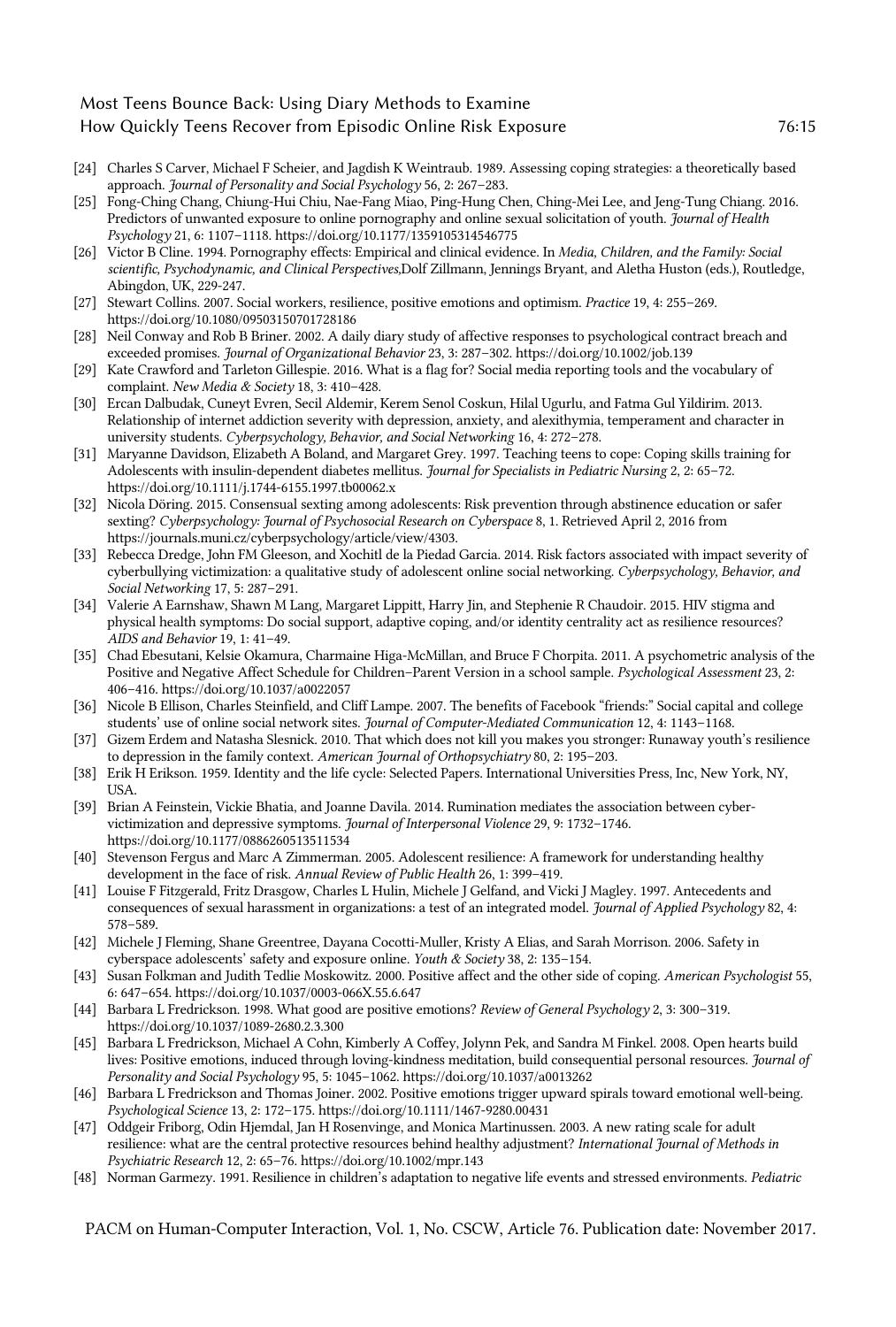#### 76:16 BRIDGET MCHUGH et al.

*Annals* 20, 9: 459–466. https://doi.org/10.3928/0090-4481-19910901-05

- <span id="page-15-3"></span>[49] Arup Kumar Ghosh. 2016. Taking a more balanced approach to adolescent mobile safety. In *Proceedings of the 19th International Conference on Supporting Group Work*, ACM, 495–498. https://doi.org/10.1145/2957276.2997025
- <span id="page-15-4"></span>[50] Arup Kumar Ghosh, Karla A Badillo-Urquiola, Heng Xu, Mary Beth Rosson, John M Carroll, and Pamela Wisniewski. 2017. Examining parents' technical mediation of teens' mobile devices. In *Companion of the 2017 ACM Conference on Computer Supported Cooperative Work and Social Computi*ng, 179–182. https://doi.org/10.1145/3022198.3026306
- <span id="page-15-1"></span>[51] Amy A Gorin and Arthur A Stone. 2001. Recall biases and cognitive errors in retrospective self-reports: A call for momentary assessments. In *Handbook of Health Psychology* (23rd ed.), Andrew Baum, Tracey A Revenson and Jerome Singer (eds.). Psychology Press, New York, NY, USA, 405–413.
- <span id="page-15-10"></span>[52] Elisheva F Gross. 2004. Adolescent Internet use: What we expect, what teens report. *Journal of Applied* Developmental *Psychology* 25, 6: 633–649.
- <span id="page-15-19"></span>[53] James J Gross and Oliver P John. 2003. Individual differences in two emotion regulation processes: Implications for affect, relationships, and well-being. *Journal of Personality and Social Psychology* 85, 2: 348–362. https://doi.org/10.1037/0022- 3514.85.2.348
- <span id="page-15-9"></span>[54] Ralph Gross and Alessandro Acquisti. 2005. Information revelation and privacy in online social networks. In *Proceedings of the 2005 ACM Workshop on Privacy in the Electronic Society*, ACM, 71–80.
- <span id="page-15-15"></span>[55] Kasey S Hemington, Joshua C Cheng, Rachael L Bosma, Anton Rogachov, Junseok A Kim, and Karen D Davis. 2017. Beyond negative pain-related psychological factors: Resilience is related to lower pain affect in healthy adults. *The Journal of Pain*. https://doi.org/10.1016/j.jpain.2017.04.009
- <span id="page-15-16"></span>[56] Kate van Heugten and Elizabeth Wilson. 2008. Building resilience in young people who have witnessed intimate partner violence. *Te Awatea Review* 6, 2: 9-13*.*
- <span id="page-15-25"></span>[57] Sameer Hinduja and Justin W Patchin. 2008. Cyberbullying: An exploratory analysis of factors related to offending and victimization. *Deviant Behavior* 29, 2: 129–156.
- <span id="page-15-23"></span>[58] William R Hobbs and Moira K Burke. 2017. Connective recovery in social networks after the death of a friend. *Nature Human Behaviour* 1, 5: 1-6. https://doi.org/10.1038/s41562-017-0092
- <span id="page-15-20"></span>[59] David A Hofmann and Mark B Gavin. 1998. Centering decisions in hierarchical linear models: Implications for research in organizations. *Journal of Management* 24, 5: 623–641.
- <span id="page-15-11"></span>[60] Kimberly AS Howard, Stephanie L Budge, and Kevin M McKay. 2010. Youth exposed to violence: The role of protective factors. *Journal of Community Psychology* 38, 1: 63–79.
- <span id="page-15-18"></span>[61] Noelle M Hurd and Marc A Zimmerman. 2010. Natural mentoring relationships among adolescent mothers: A study of resilience. *Journal of Research on Adolescence* 20, 3: 789–809.
- <span id="page-15-24"></span>[62] Toni Cavanagh Johnson. 2002. Some Considerations About Sexual Abuse and Children with Sexual Behavior Problems. *Journal of Trauma & Dissociation* 3, 4: 83–105. https://doi.org/10.1300/J229v03n04\_05
- <span id="page-15-6"></span>[63] Lisa M Jones, Kimberly J Mitchell, and David Finkelhor. 2012. Trends in youth internet victimization: Findings from three youth internet safety surveys 2000–2010. *Journal of Adolescent Health* 50, 2: 179–186. https://doi.org/10.1016/j.jadohealth.2011.09.015
- <span id="page-15-21"></span>[64] Riittakerttu Kaltiala-Heino, Matti Rimpelä, Mauri Marttunen, Arja Rimpelä and Päivi Rantanen. 1999. Bullying, depression, and suicidal ideation in Finnish adolescents: school survey. *BMJ* 319, 7206: 348–351. https://doi.org/10.1136/bmj.319.7206.348
- <span id="page-15-0"></span>[65] Mansi Kanuga and Walter D Rosenfeld. 2004. Adolescent sexuality and the internet: the good, the bad, and the URL. *Journal of Pediatric and Adolescent Gynecology* 17, 2: 117–124.
- <span id="page-15-5"></span>[66] Tamar Kodish, Joanna Herres, Annie Shearer, Tita Atte, Joel Fein, and Guy Diamond. 2016. Bullying, depression, and suicide risk in a pediatric primary care sample. *Crisis* 37, 3: 241–246. https://doi.org/10.1027/0227-5910/a000378
- <span id="page-15-7"></span>[67] Robert Kraut, Michael Patterson, Vicki Lundmark, Sara Kiesler, Tridas Mukophadhyay, and William Scherlis. 1998. Internet paradox: A social technology that reduces social involvement and psychological well-being? *American Psychologist* 53, 9: 1017–1031.
- <span id="page-15-12"></span>[68] Karol L Kumpfer. 2002. Factors and processes contributing to resilience. In *Resilience and Development*, Meyer D Glantz and Jeannette L Johnson (eds.). Kluwer Academic Publishers, Boston, MA, USA, 179–224. https://doi.org/10.1007/0-306- 47167-1\_9
- <span id="page-15-22"></span>[69] Jean-Philippe Laurenceau and Niall Bolger. 2005. Using Diary Methods to Study Marital and Family Processes. *Journal of Family Psychology* 19, 1: 86–97. https://doi.org/10.1037/0893-3200.19.1.86
- <span id="page-15-14"></span>[70] Richard S Lazarus. 1966. *Psychological Stress and the Coping Process*. McGraw-Hill, New York, NY, USA.
- <span id="page-15-13"></span>[71] Richard S Lazarus, James R Averill, and Edward M Opton. 1970. Towards a cognitive theory of emotion. In *Feelings and Emotions*, Magda B Arnold (ed.). Academic Press, New York, NY, USA, 207–232.
- <span id="page-15-17"></span>[72] Jong-Sun Lee, Yeon-Soon Ahn, Kyoung-Sook Jeong, Jeong-Ho Chae, and Kyeong-Sook Choi. 2014. Resilience buffers the impact of traumatic events on the development of PTSD symptoms in firefighters. *Journal of Affective Disorders* 162, 6: 128–133.
- <span id="page-15-2"></span>[73] Amanda Lenhart, Kristen Purcell, Aaron Smith, and Kathryn Zickuhr. 2010. Social Media & Mobile Internet Use Among Teens and Young Adults. Millennials. *Pew Internet & American Life Project*. Retrieved April 2, 2016 from http://files.eric.ed.gov/fulltext/ED525056.pdf
- <span id="page-15-8"></span>[74] Jae-A Lim, Ah Reum Gwak, Su Mi Park, Jun-Gun Kwon, Jun-Young Lee, Hee Yeon Jung, Bo Kyung Sohn, Jae-Won Kim, Dai Jin Kim, and Jung-Seok Choi. 2015. Are adolescents with Internet addiction prone to aggressive behavior? The mediating effect of clinical comorbidities on the predictability of aggression in adolescents with Internet addiction.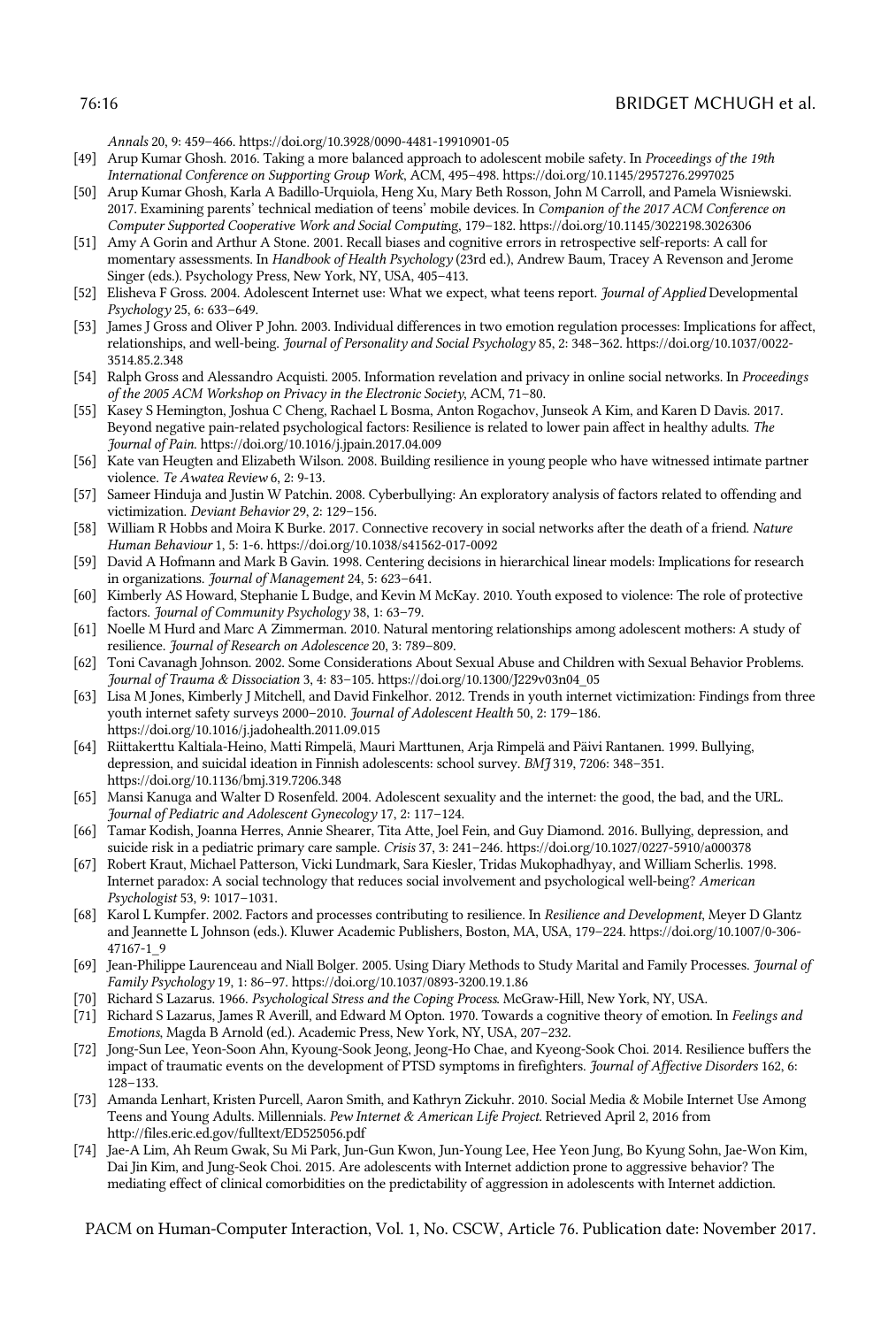*Cyberpsychology, Behavior, and Social Networking* 18, 5: 260–267.

- <span id="page-16-23"></span>[75] Rich Ling and Leslie Haddon. 2008. Children, youth and the mobile phone. *The international handbook of children, media and culture*, Kirsten Drotner and Sonia Livingstone (eds.), MIT Press, Cambridge, MA, USA, 137–151.
- <span id="page-16-11"></span>[76] Sonia Livingstone. 2008. Taking risky opportunities in youthful content creation: teenagers' use of social networking sites for intimacy, privacy and self-expression. *New media & society* 10, 3: 393–411.
- <span id="page-16-12"></span>[77] Sonia Livingstone and Ellen Helsper. 2010. Balancing opportunities and risks in teenagers' use of the internet: the role of online skills and internet self-efficacy. *New Media & Society* 12, 2: 309–329. https://doi.org/10.1177/1461444809342697
- <span id="page-16-9"></span>[78] Sonia Livingstone and Peter K Smith. 2014. Annual Research Review: Harms experienced by child users of online and mobile technologies: the nature, prevalence and management of sexual and aggressive risks in the digital age. *Journal of Child Psychology and Psychiatry* 55, 6: 635–654. https://doi.org/10.1111/jcpp.12197
- <span id="page-16-18"></span>[79] Suniya S Luthar. 1991. Vulnerability and Resilience: A Study of High-Risk Adolescents. *Child Development* 62, 3: 600–616. https://doi.org/10.1111/j.1467-8624.1991.tb01555.x
- <span id="page-16-13"></span>[80] Mary Madden, Amanda Lenhart, Sandra Cortesi, Urs Gasser, Maeve Duggan, Aaron Smith, and Meredith Beaton. 2013. Teens, Social Media, and Privacy. *Pew Research Center*. Retrieved April 2, 2016 from http://www.kidsenjongeren.nl/wpcontent/uploads/2013/05/PIP\_TeensSocialMediaandPrivacy\_FINAL.pdf
- <span id="page-16-24"></span>[81] Emilie Magaud, Karissa Nyman, and Jean Addington. 2013. Cyberbullying in those at clinical high risk for psychosis: Cyberbullying and early psychosis. *Early Intervention in Psychiatry* 7, 4: 427–430. https://doi.org/10.1111/eip.12013
- <span id="page-16-10"></span>[82] Mike A Males and Dan Macallair. 1999. Analysis of curfew enforcement and juvenile crime in California. *Western Criminology Review* 1, 2: 1–20.
- <span id="page-16-16"></span>[83] Margaret McAllister and Jessica McKinnon. 2009. The importance of teaching and learning resilience in the health disciplines: A critical review of the literature. *Nurse Education Today* 29, 4: 371–379. https://doi.org/10.1016/j.nedt.2008.10.011
- <span id="page-16-2"></span>[84] Cheryl McCarty, Aimee D Prawitz, Linda E Derscheid, and Bette Montgomery. 2011. Perceived safety and teen risk taking in online chat sites. *Cyberpsychology, Behavior, and Social Networking* 14, 3: 169–174.
- <span id="page-16-8"></span>[85] Joni Meenagh. 2015. Flirting, dating, and breaking up within new media environments. *Sex Education* 15, 5: 458–471.
- <span id="page-16-3"></span>[86] Erick Messias, Juan Castro, Anil Saini, Manzoor Usman, and Dale Peeples. 2011. Sadness, suicide, and their association with video game and internet overuse among teens: results from the youth risk behavior survey 2007 and 2009. *Suicide and Life-Threatening Behavior* 41, 3: 307–315.
- <span id="page-16-4"></span>[87] Kimberly J Mitchell, David Finkelhor, Janis Wolak, Michele L. Ybarra, and Heather Turner. 2011. Youth internet victimization in a broader victimization context. *Journal of Adolescent Health* 48, 2: 128–134. https://doi.org/10.1016/j.jadohealth.2010.06.009
- <span id="page-16-6"></span>[88] Mignon A Montpetit, Cindy S Bergeman, Pascal R Deboeck, Stacey S Tiberio, and Steven M Boker. 2010. Resilience-asprocess: Negative affect, stress, and coupled dynamical systems. *Psychology and Aging* 25, 3: 631–640. https://doi.org/10.1037/a0019268
- <span id="page-16-19"></span>[89] Hendrik Mueller, Jennifer L Gove, John S Webb, and Aaron Cheang. 2015. Understanding and comparing smartphone and tablet use: Insights from a large-scale diary study. In *Proceedings of the Annual Meeting of the Australian Special Interest Group for Computer Human Interaction*, ACM, 427–436. https://doi.org/10.1145/2838739.2838748
- <span id="page-16-15"></span>[90] John R Nesselroade and Karen M Schmidt McCollam. 2000. Putting the process in developmental processes. *International Journal of Behavioral Development* 24, 3: 295–300. https://doi.org/10.1080/01650250050118277
- <span id="page-16-5"></span>[91] Norman H Nie and Lutz Erbring. 2000. Internet and Society. In *The Digital Divide : Facing a Crisis or Creating a Myth*, Benjamin M Compaine (ed.). MIT Press, Cambridge, MA, USA, 269-271.
- <span id="page-16-22"></span>[92] Mona O' Moore and Colin Kirkham. 2001. Self-esteem and its relationship to bullying behaviour. *Aggressive Behavior* 27, 4: 269–283. https://doi.org/10.1002/ab.1010
- <span id="page-16-17"></span>[93] Craig A Olsson, Lyndal Bond, Jane M Burns, Dianne A Vella-Brodrick, and Susan M Sawyer. 2003. Adolescent resilience: a concept analysis. *Journal of Adolescence* 26, 1: 1–11. https://doi.org/10.1016/S0140-1971(02)00118-5
- <span id="page-16-14"></span>[94] Anthony D Ong, Cindy S Bergeman, Toni L Bisconti, and Kimberly A Wallace. 2006. Psychological resilience, positive emotions, and successful adaptation to stress in later life. *Journal of Personality and Social Psychology* 91, 4: 730–749. https://doi.org/10.1037/0022-3514.91.4.730
- <span id="page-16-20"></span>[95] Leysia Palen and Marilyn Salzman. 2002. Voice-mail diary studies for naturalistic data capture under mobile conditions. In *Proceedings of the 2002 ACM Conference on Computer Supported Cooperative Work*, ACM, 87–95. https://doi.org/10.1145/587078.587092
- <span id="page-16-7"></span>[96] Anthony Pinter, Pamela Wisniewski, Heng Xu, Mary Beth Rosson, and John Carroll. 2017. Adolescent online safety: Moving beyond formative evaluations to designing solutions for the future. In *Proceedings of the 2017 Conference on Interaction Design and Children*, ACM, 352–357.
- <span id="page-16-21"></span>[97] Stephen W Raudenbush, Jessaca Spybrook, Richard Congdon, Xiao-feng Liu, Andres Martinez, Howard Bloom, and Carloyn Hill. 2011. Optimal design software for multi-level and longitudinal research (Version 3.01). Retrieved April 2, 2016 from www.wtgrantfoundation.org.
- <span id="page-16-1"></span>[98] Rhea W Boyd and Wendy Sue Swanson. 2016. The evolution of virtual violence: how mobile screens provide windows to real violence. *Pediatrics* 138, 2. Retrieved April 2, 2016 from
	- http://pediatrics.aappublications.org/content/early/2016/07/14/peds.2016-1358?papetoc=.
- <span id="page-16-0"></span>[99] Eric Rice, Hailey Winetrobe, Ian W Holloway, Jorge Montoya, Aaron Plant, and Timothy Kordic. 2015. Cell phone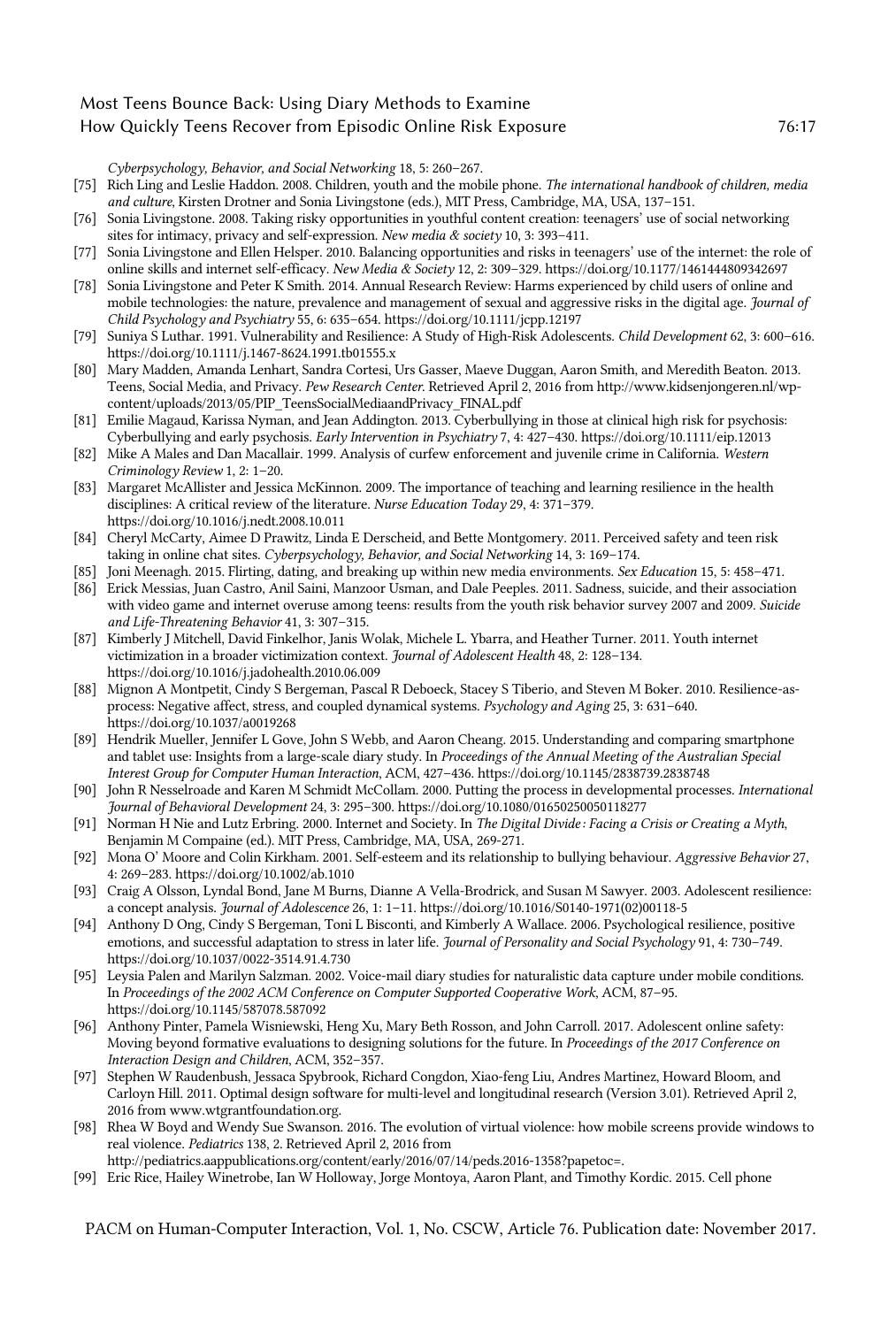internet access, online sexual solicitation, partner seeking, and sexual risk behavior among adolescents. *Archives of Sexual Behavior* 44, 3: 755–763.

- <span id="page-17-21"></span>[100] Ken Rigby. 2000. Effects of peer victimization in schools and perceived social support on adolescent well-being. *Journal of Adolescence* 23, 1: 57–68. https://doi.org/10.1006/jado.1999.0289
- <span id="page-17-0"></span>[101] Donald F Roberts. 1999. *Kids and Media at the New Millennium*. Kaiser Family Foundation, Menlo Park, CA, USA.
- <span id="page-17-18"></span>[102] Silvia Simbula. 2010. Daily fluctuations in teachers' well-being: a diary study using the Job Demands–Resources model. *Anxiety, Stress & Coping* 23, 5: 563–584. https://doi.org/10.1080/10615801003728273
- <span id="page-17-2"></span>[103] Vivek K Singh, Marie L Radford, Qianjia Huang, and Susan Furrer. 2017. "They basically like destroyed the school one day": On newer app features and cyberbullying in schools. In *Proceedings of the 2017 ACM Conference on Computer Supported Cooperative Work and Social Computing*, ACM, 1210–1216. https://doi.org/10.1145/2998181.2998279
- <span id="page-17-22"></span>[104] Michael D Slater, Kimberly L Henry, Randall C Swaim, and Lori L Anderson. 2003. Violent media content and aggressiveness in adolescents: A downward spiral model. *Communication Research* 30, 6: 713–736. https://doi.org/10.1177/0093650203258281
- <span id="page-17-8"></span>[105] Peter K Smith and Georges Steffgen. 2013. *Cyberbullying Through the New Media: Findings from an International Network*. Psychology Press, New York, NY, USA.
- <span id="page-17-11"></span>[106] Elisabeth Staksrud. 2013. Online grooming legislation: Knee-jerk regulation? *European Journal of Communication* 28, 2: 152–167. https://doi.org/10.1177/0267323112471304
- <span id="page-17-14"></span>[107] Häkan Stattin and Margaret Kerr. 2000. Parental monitoring: A reinterpretation. *Child developmen*t 71, 4: 1072–1085.
- <span id="page-17-19"></span>[108] US Census Bureau. Current Population Demographics and Statistics for Pennsylvania by age, gender and race. *SuburbanStats.org*. Retrieved April 2, 2016 from https://suburbanstats.org/population/how-many-people-live-inpennsylvania
- <span id="page-17-3"></span>[109] John Suler. 2005. The online disinhibition effect. *International Journal of Applied Psychoanalytic Studies* 2, 2: 184–188. https://doi.org/10.1002/aps.42
- <span id="page-17-5"></span>[110] Ruth Tennant, Louise Hiller, Ruth Fishwick, Stephen Platt, Stephen Joseph, Scott Weich, Jane Parkinson, Jenny Secker, and Sarah Stewart-Brown. 2007. The Warwick-Edinburgh Mental Well-being Scale (WEMWBS): Development and UK validation. *Health and Quality of Life Outcomes* 5, 1: 63. https://doi.org/10.1186/1477-7525-5-63
- <span id="page-17-16"></span>[111] Howard Tennen and Glenn Affleck. 1999. Finding benefits in adversity. In *Coping: The psychology of what works*, Glenn Affleck (ed.), Oxford University Press, Oxford, UK, 279–304.
- <span id="page-17-17"></span>[112] Michele M Tugade and Barbara L Fredrickson. 2004. Resilient individuals use positive emotions to bounce back from negative emotional experiences. *Journal of Personality and Social Psychology* 86, 2: 320–333. https://doi.org/10.1037/0022- 3514.86.2.320
- <span id="page-17-1"></span>[113] Sherry Turkle. 2011. The tethered self: technology reinvents intimacy and solitude. *Continuing Higher Education Review* 75, 1: 28–31.
- [114] Sherry Turkle. 2013. Always-on/always-on-you: The tethered self. In *Handbook of Mobile Communication Studies*, Kris Blair, Robin M Murphy and Jen Almjeld (eds.). Cengage Learning, Boston, MA, USA.
- [115] Gill Valentine. 2017. *Public space and the culture of childhood*. Routledge, Abingdon, UK.
- <span id="page-17-23"></span>[116] Patti M Valkenburg and Jochen Peter. 2011. Online communication among adolescents: An integrated model of its attraction, opportunities, and risks. *Journal of Adolescent Health* 48, 2: 121–127. https://doi.org/10.1016/j.jadohealth.2010.08.020
- <span id="page-17-13"></span>[117] Kathleen Van Royen, Karolien Poels, and Heidi Vandebosch. 2016. Help, I am losing control! Examining the reporting of sexual harassment by adolescents to social networking sites. *Cyberpsychology, Behavior, and Social Networking* 19, 1: 16– 22.
- <span id="page-17-10"></span>[118] Mary E Varghese and Carole M Pistole. 2017. College student cyberbullying: Self-esteem, depression, loneliness, and attachment. *Journal of College Counseling* 20, 1: 7–21. https://doi.org/10.1002/jocc.12055
- <span id="page-17-15"></span>[119] Emmy E Werner and Ruth S Smith. 1992. *Overcoming the odds: High risk children from birth to adulthood*. Cornell University Press, Ithaca, NY, USA.
- <span id="page-17-12"></span>[120] Bryce G Westlake and Martin Bouchard. 2016. Criminal careers in cyberspace: Examining website failure within child exploitation networks. *Justice Quarterly* 33, 7: 1154–1181. https://doi.org/10.1080/07418825.2015.1046393
- <span id="page-17-4"></span>[121] Ladd Wheeler and Harry T Reis. 1991. Self‐recording of everyday life events: Origins, types, and uses. *Journal of personality* 59, 3: 339–354.
- <span id="page-17-6"></span>[122] Pamela Wisniewski, Haiyan Jia, Na Wang, Saijing Zheng, Heng Xu, Mary Beth Rosson, and John M Carroll. 2015. Resilience mitigates the negative effects of adolescent internet addiction and online risk exposure. In *Proceedings of the 33rd Annual ACM Conference on Human Factors in Computing Systems*, ACM, 4029–4038. https://doi.org/10.1145/2702123.2702240
- <span id="page-17-20"></span>[123] Pamela Wisniewski, Heng Xu, Jack Carroll, and Mary Beth Rosson. 2013. *Grand Challenges of Researching Adolescent Online Safety: A Family Systems Approach*.
- http://aisel.aisnet.org/amcis2013/SocialTechnicalIssues/GeneralPresentations/10
- <span id="page-17-9"></span>[124] Pamela Wisniewski, Heng Xu, Mary Beth Rosson, and John M Carroll. 2017. Parents just don't understand: Why teens don't talk to parents about their online risk experiences. In *Proceedings of the 2017 ACM Conference on Computer Supported Cooperative Work and Social Computing*, ACM, 523–540. https://doi.org/10.1145/2998181.2998236
- <span id="page-17-7"></span>[125] Pamela Wisniewski, Heng Xu, Mary Beth Rosson, Daniel F Perkins, and John M Carroll. 2016. Dear Diary: Teens reflect on their weekly online risk experiences. In *Proceedings of the 2016 CHI Conference on Human Factors in Computing Systems*, ACM, 3919–3930.